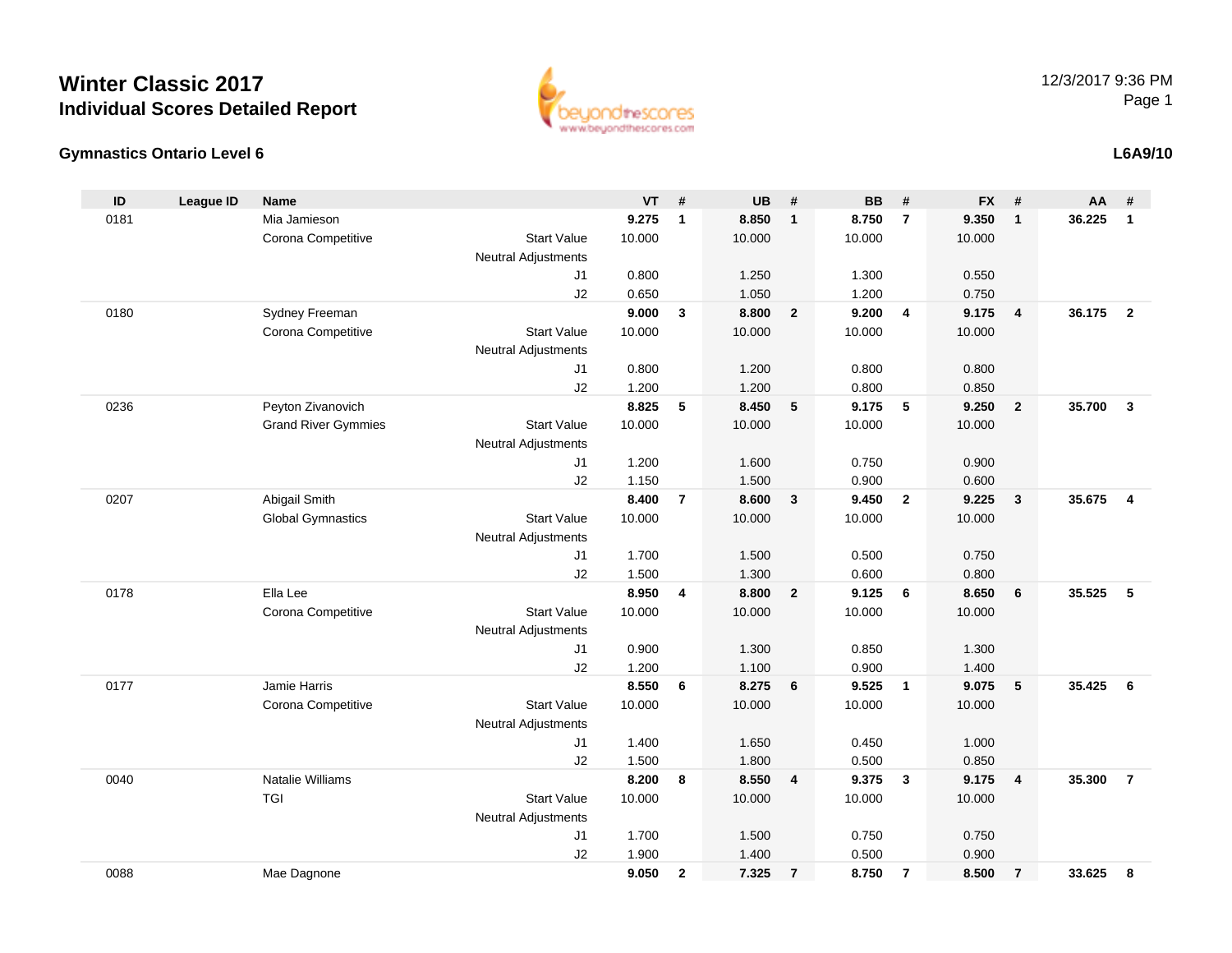

#### 12/3/2017 9:36 PMPage 2

| Loyalist Gymnastics Club | <b>Start Value</b>         | 10.000 | 10.000 | 10.000 | 10.000 |  |
|--------------------------|----------------------------|--------|--------|--------|--------|--|
|                          | <b>Neutral Adjustments</b> |        |        |        |        |  |
|                          | ັບ                         | 0.800  | 2.700  | 1.300  | .400   |  |
|                          | J2                         | .100   | 2.650  | 1.200  | 1.600  |  |

#### **Gymnastics Ontario Level 6**

**Level 6 age 13 A**

| ID   | <b>League ID</b> | <b>Name</b>                     |                            | <b>VT</b> | #              | UB     | #              | <b>BB</b> | #              | <b>FX</b> | #              | <b>AA</b> | #              |
|------|------------------|---------------------------------|----------------------------|-----------|----------------|--------|----------------|-----------|----------------|-----------|----------------|-----------|----------------|
| 0225 |                  | Georgia Barrett                 |                            | 9.150     | $\overline{2}$ | 8.700  | $\mathbf{3}$   | 9.475     | $\overline{2}$ | 9.650     | $\mathbf{1}$   | 36.975    | $\mathbf{1}$   |
|      |                  | Gemini Gymnastics               | <b>Start Value</b>         | 10.000    |                | 10.000 |                | 10.000    |                | 10.000    |                |           |                |
|      |                  |                                 | <b>Neutral Adjustments</b> |           |                |        |                |           |                |           |                |           |                |
|      |                  |                                 | J1                         | 1.000     |                | 1.300  |                | 0.400     |                | 0.350     |                |           |                |
|      |                  |                                 | J2                         | 0.700     |                | 1.300  |                | 0.650     |                | 0.350     |                |           |                |
| 0187 |                  | Elida Embury                    |                            | 9.100     | $\mathbf{3}$   | 8.325  | 9              | 9.425     | $\overline{4}$ | 9.550     | $\overline{2}$ | 36,400    | $\overline{2}$ |
|      |                  | Greater Napanee GC              | <b>Start Value</b>         | 10.000    |                | 10.000 |                | 10.000    |                | 10.000    |                |           |                |
|      |                  |                                 | <b>Neutral Adjustments</b> |           |                |        |                |           |                |           |                |           |                |
|      |                  |                                 | J <sub>1</sub>             | 0.900     |                | 1.750  |                | 0.650     |                | 0.400     |                |           |                |
|      |                  |                                 | J2                         | 0.900     |                | 1.600  |                | 0.500     |                | 0.500     |                |           |                |
| 0224 |                  | Jayla Sylvan                    |                            | 9.275     | $\mathbf{1}$   | 8.400  | 8              | 9.375     | 6              | 9.325     | 5              | 36.375    | $\mathbf{3}$   |
|      |                  | Gemini Gymnastics               | <b>Start Value</b>         | 10.000    |                | 10.000 |                | 10.000    |                | 10.000    |                |           |                |
|      |                  |                                 | <b>Neutral Adjustments</b> |           |                |        |                |           |                |           |                |           |                |
|      |                  |                                 | J1                         | 0.700     |                | 1.600  |                | 0.600     |                | 0.600     |                |           |                |
|      |                  |                                 | J2                         | 0.750     |                | 1.600  |                | 0.650     |                | 0.750     |                |           |                |
| 0100 |                  | Ella Durno                      |                            | 8.975     | 6              | 8.850  | $\mathbf{1}$   | 9.525     | $\overline{1}$ | 9.000     | 10             | 36.350    | $\overline{4}$ |
|      |                  | <b>Ottawa Gymnastics Centre</b> | <b>Start Value</b>         | 10.000    |                | 10.000 |                | 10.000    |                | 10.000    |                |           |                |
|      |                  |                                 | <b>Neutral Adjustments</b> |           |                |        |                |           |                |           |                |           |                |
|      |                  |                                 | J <sub>1</sub>             | 1.150     |                | 1.100  |                | 0.550     |                | 1.000     |                |           |                |
|      |                  |                                 | J2                         | 0.900     |                | 1.200  |                | 0.400     |                | 1.000     |                |           |                |
| 0226 |                  | Kaleigh Hutchings               |                            | 9.000     | 5              | 8.675  | $\overline{4}$ | 9.400     | 5              | 9.225     | 6              | 36,300    | 5              |
|      |                  | Gemini Gymnastics               | <b>Start Value</b>         | 10.000    |                | 10.000 |                | 10.000    |                | 10.000    |                |           |                |
|      |                  |                                 | <b>Neutral Adjustments</b> |           |                |        |                |           |                |           |                |           |                |
|      |                  |                                 | J1                         | 0.900     |                | 1.350  |                | 0.650     |                | 0.850     |                |           |                |
|      |                  |                                 | J2                         | 1.100     |                | 1.300  |                | 0.550     |                | 0.700     |                |           |                |
| 0151 |                  | Maya McNabb                     |                            | 8.625     | 10             | 8.675  | $\overline{4}$ | 9.350     | $\overline{7}$ | 9.525     | $\mathbf{3}$   | 36.175    | 6              |
|      |                  | University of Toronto           | <b>Start Value</b>         | 10.000    |                | 10.000 |                | 10.000    |                | 10.000    |                |           |                |
|      |                  |                                 | <b>Neutral Adjustments</b> |           |                |        |                |           |                |           |                |           |                |
|      |                  |                                 | J1                         | 1.200     |                | 1.300  |                | 0.600     |                | 0.400     |                |           |                |
|      |                  |                                 | J2                         | 1.550     |                | 1.350  |                | 0.700     |                | 0.550     |                |           |                |
| 0077 |                  | Angelina Smilis                 |                            | 9.000     | 5              | 8.475  | 6              | 9.425     | 4              | 9.225     | 6              | 36.125    | $\overline{7}$ |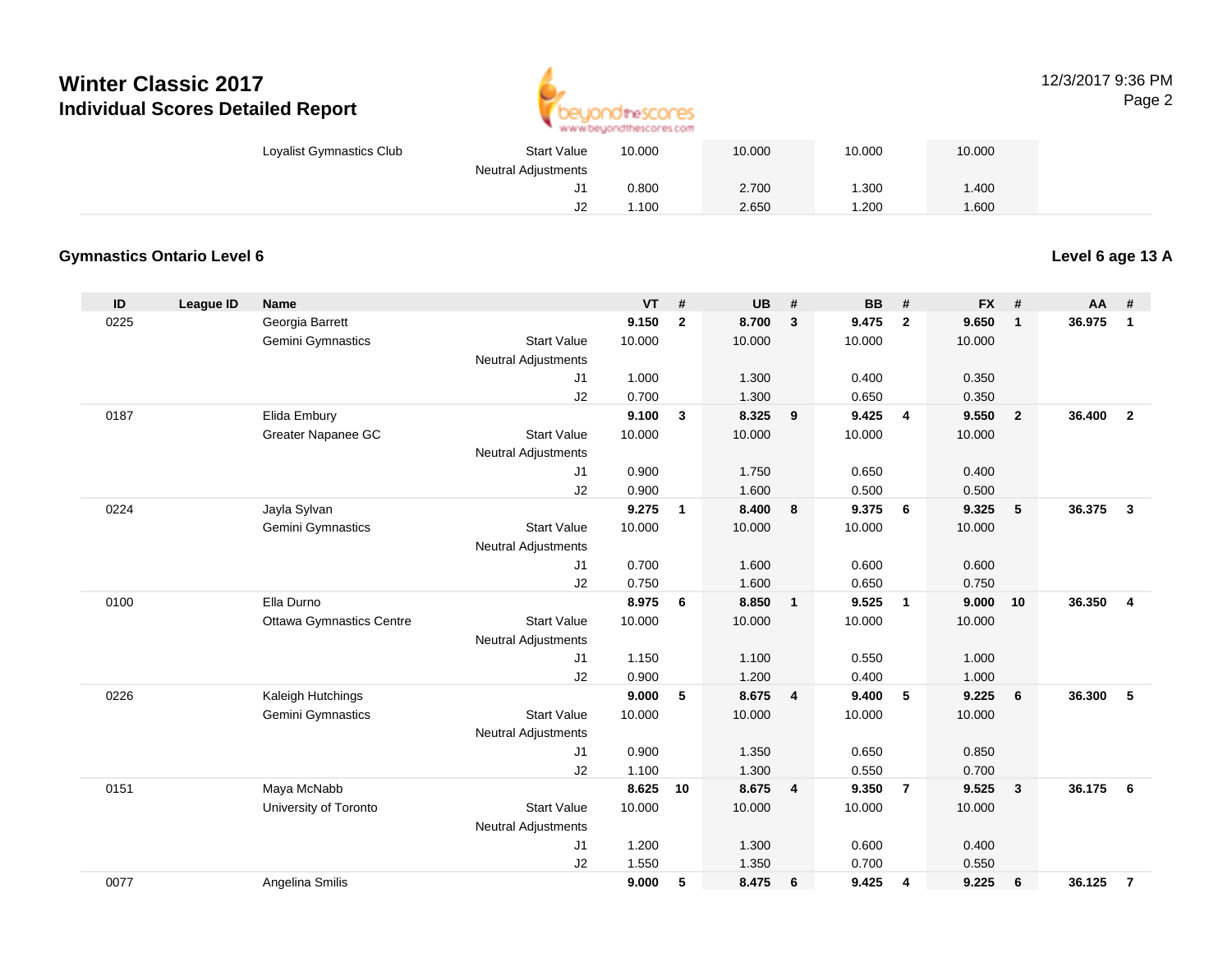

| Birchmount                                        | <b>Start Value</b>                                          | 10.000                                                                           |                                           | 10.000                   |                                           | 10.000                   |                         | 10.000                            |                                  |          |                |
|---------------------------------------------------|-------------------------------------------------------------|----------------------------------------------------------------------------------|-------------------------------------------|--------------------------|-------------------------------------------|--------------------------|-------------------------|-----------------------------------|----------------------------------|----------|----------------|
|                                                   | J <sub>1</sub><br>J2                                        | 0.900                                                                            |                                           | 1.550                    |                                           | 0.600<br>0.550           |                         | 0.750<br>0.800                    |                                  |          |                |
| Stephanie Warren<br>University of Toronto         | <b>Start Value</b><br><b>Neutral Adjustments</b>            | 8.950<br>10.000                                                                  | $\overline{7}$                            | 8.700<br>10.000          | $\mathbf{3}$                              | 9.525<br>10.000          | $\overline{1}$          | 8.950<br>10.000                   |                                  | 36.125   | $\overline{7}$ |
|                                                   | J1                                                          | 1.200                                                                            |                                           | 1.400                    |                                           | 0.450                    |                         | 1.150                             |                                  |          |                |
| Alannah Cochrane<br>Kitchener-Waterloo Gymnastics | <b>Start Value</b>                                          | 10.000                                                                           | 11                                        | 8.750<br>10.000          | $\overline{2}$                            | 9.475<br>10.000          |                         | 9.200<br>10.000                   | $\overline{7}$                   | 35.925   | 8              |
|                                                   | J <sub>1</sub><br>J2                                        | 1.300<br>1.700                                                                   |                                           | 1.200<br>1.300           |                                           | 0.550<br>0.500           |                         | 0.750<br>0.850                    |                                  |          |                |
| Maren Walker<br><b>Global Gymnastics</b>          | <b>Start Value</b><br>Neutral Adjustments                   | 8.775<br>10.000                                                                  | 8                                         | 8.450<br>10.000          | $\overline{7}$                            | 9.250<br>10.000          | 8                       | 9.450<br>10.000                   | $\overline{4}$                   | 35.925   | -8             |
|                                                   | J1<br>J2                                                    | 1.200<br>1.250                                                                   |                                           | 1.600<br>1.500           |                                           | 0.700<br>0.800           |                         | 0.550<br>0.550                    |                                  |          |                |
| Sarah Duterval<br>Birchmount                      | <b>Start Value</b><br>Neutral Adjustments<br>J1             | 9.025<br>10.000<br>1.000                                                         | 4                                         | 8.650<br>10.000<br>1.400 | 5                                         | 8.925<br>10.000<br>1.150 | 9                       | 9.150<br>10.000<br>0.800          | 8                                | 35.750   | 9              |
| Ella Parry<br>Kitchener-Waterloo Gymnastics       | <b>Start Value</b><br><b>Neutral Adjustments</b><br>J1      | 8.725<br>10.000<br>1.100                                                         | 9                                         | 8.225<br>10.000<br>1.800 |                                           | 9.450<br>10.000<br>0.600 | $\mathbf{3}$            | 8.975<br>10.000<br>1.000          |                                  | 35.375   | 10             |
| annabelle dionne<br>Cornwall Gymnastics club      | <b>Start Value</b><br>Neutral Adjustments<br>J <sub>1</sub> | 8.775<br>10.000<br>1.200                                                         | 8                                         | 10.000<br>2.300          |                                           | <b>X.XXX</b>             |                         | 9.075<br>10.000<br>1.000          | $\overline{\mathbf{9}}$          |          |                |
|                                                   |                                                             | <b>Neutral Adjustments</b><br>J2<br><b>Neutral Adjustments</b><br>J2<br>J2<br>J2 | 1.100<br>0.900<br>0.950<br>1.450<br>1.250 | 8.500                    | 1.500<br>1.200<br>1.300<br>1.750<br>2.250 | 10<br>7.725 11           | 0.500<br>1.000<br>0.500 | $\overline{\mathbf{2}}$<br>$\sim$ | 0.950<br>0.900<br>1.050<br>0.850 | 12<br>11 | 25.575 11      |

**Gymnastics Ontario Level 6**

**Level 6 age 13 B**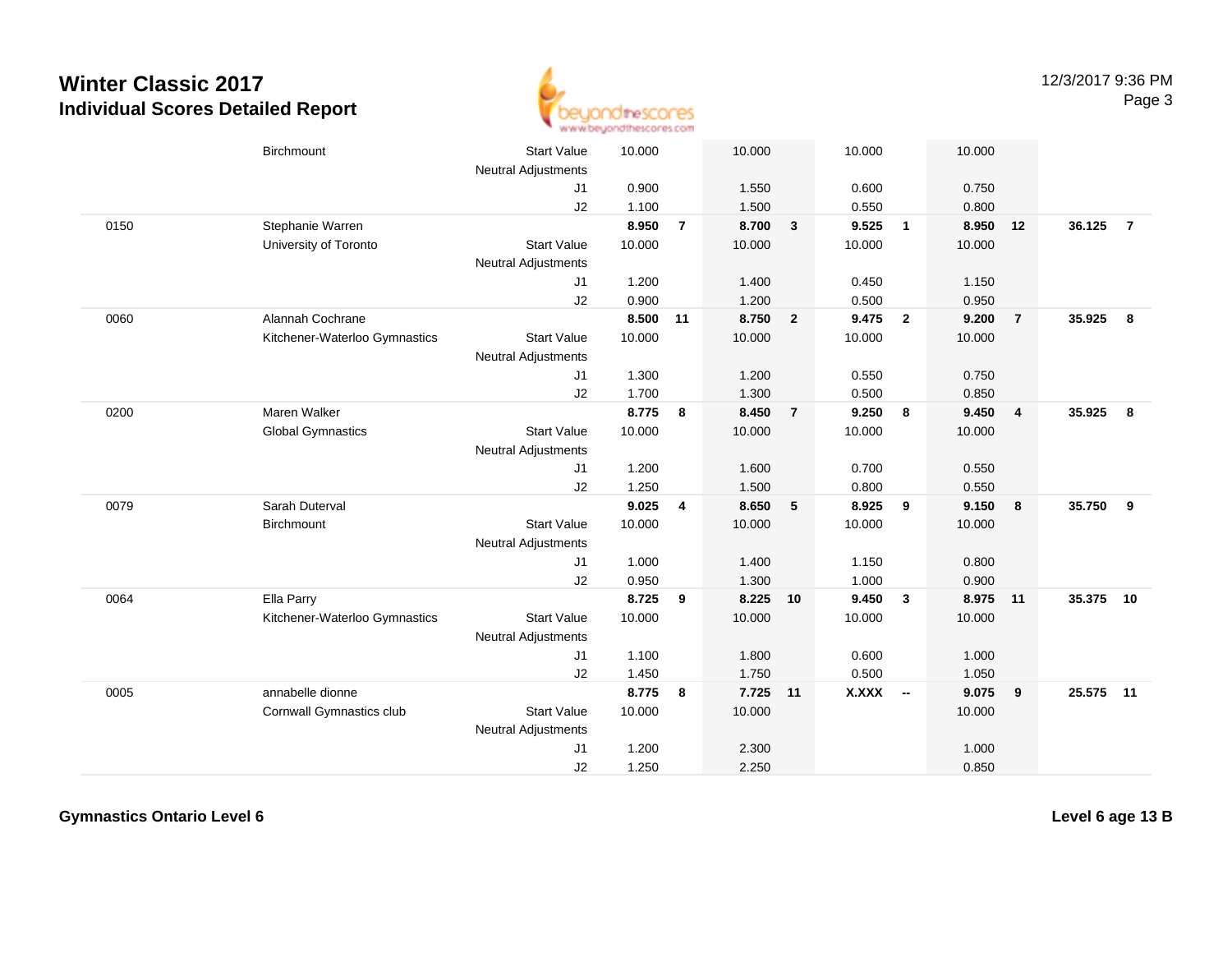

| $\mathsf{ID}$ | <b>League ID</b> | Name                              |                            | <b>VT</b> | #              | <b>UB</b>      | #                       | <b>BB</b> | #              | <b>FX</b> | #                       | AA     | #                       |
|---------------|------------------|-----------------------------------|----------------------------|-----------|----------------|----------------|-------------------------|-----------|----------------|-----------|-------------------------|--------|-------------------------|
| 0022          |                  | Sophia Panteva                    |                            | 8.950     | $\mathbf{3}$   | 8.700          | $\overline{\mathbf{4}}$ | 9.475     | $\overline{2}$ | 9.300     | $\overline{\mathbf{4}}$ | 36.425 | $\mathbf{1}$            |
|               |                  | Vaughan Gymnastics Club           | <b>Start Value</b>         | 10.000    |                | 10.000         |                         | 10.000    |                | 10.000    |                         |        |                         |
|               |                  |                                   | <b>Neutral Adjustments</b> |           |                |                |                         |           |                |           |                         |        |                         |
|               |                  |                                   | J1                         | 0.900     |                | 1.250          |                         | 0.550     |                | 0.650     |                         |        |                         |
|               |                  |                                   | J2                         | 1.200     |                | 1.350          |                         | 0.500     |                | 0.750     |                         |        |                         |
| 0074          |                  | Avery Allen                       |                            | 8.950     | $\mathbf{3}$   | 9.075          | $\overline{1}$          | 9.000     | 9              | 9.375     | $\overline{2}$          | 36,400 | $\overline{2}$          |
|               |                  | Kitchener-Waterloo Gymnastics     | <b>Start Value</b>         | 10.000    |                | 10.000         |                         | 10.000    |                | 10.000    |                         |        |                         |
|               |                  |                                   | <b>Neutral Adjustments</b> |           |                |                |                         |           |                |           |                         |        |                         |
|               |                  |                                   | J1                         | 0.900     |                | 0.950          |                         | 1.100     |                | 0.600     |                         |        |                         |
|               |                  |                                   | J2                         | 1.200     |                | 0.900          |                         | 0.900     |                | 0.650     |                         |        |                         |
| 0221          |                  | Skylar Sach-Anderson              |                            | 9.325     | $\mathbf{1}$   | 7.700          | 11                      | 9.575     | $\overline{1}$ | 9.575     | $\overline{1}$          | 36.175 | $\mathbf{3}$            |
|               |                  | Gemini Gymnastics                 | <b>Start Value</b>         | 10.000    |                | 10.000         |                         | 10.000    |                | 10.000    |                         |        |                         |
|               |                  |                                   | <b>Neutral Adjustments</b> |           |                |                |                         |           |                |           |                         |        |                         |
|               |                  |                                   | J1                         | 0.600     |                | 2.200          |                         | 0.350     |                | 0.400     |                         |        |                         |
|               |                  |                                   | J2                         | 0.750     |                | 2.400          |                         | 0.500     |                | 0.450     |                         |        |                         |
| 0020          |                  | Rebecca Ravas                     |                            | 9.250     | $\mathbf{2}$   | 8.300          | $\overline{7}$          | 9.350     | $\mathbf{3}$   | 9.100     | $6\phantom{1}6$         | 36.000 | $\overline{\mathbf{4}}$ |
|               |                  | Vaughan Gymnastics Club           | <b>Start Value</b>         | 10.000    |                | 10.000         |                         | 10.000    |                | 10.000    |                         |        |                         |
|               |                  |                                   | <b>Neutral Adjustments</b> |           |                |                |                         |           |                |           |                         |        |                         |
|               |                  |                                   | J1                         | 0.700     |                | 1.800          |                         | 0.700     |                | 0.950     |                         |        |                         |
|               |                  |                                   | J2                         | 0.800     |                | 1.600          |                         | 0.600     |                | 0.850     |                         |        |                         |
| 0063          |                  | Abigail MacKinnon                 |                            | 8.350     | $\overline{7}$ | 8.750          | $\mathbf{3}$            | 9.175     | $\overline{7}$ | 9.325     | $\overline{\mathbf{3}}$ | 35.600 | 5                       |
|               |                  | Kitchener-Waterloo Gymnastics     | <b>Start Value</b>         | 10.000    |                | 10.000         |                         | 10.000    |                | 10.000    |                         |        |                         |
|               |                  |                                   | Neutral Adjustments        | 1.400     |                |                |                         | 0.800     |                | 0.700     |                         |        |                         |
|               |                  |                                   | J1<br>J2                   | 1.900     |                | 1.300<br>1.200 |                         | 0.850     |                | 0.650     |                         |        |                         |
| 0061          |                  | Sophie Porter                     |                            | 8.700     | 4              | 8.575          | 5                       | 9.250     | - 5            | 8.775     | 9                       | 35.300 | 6                       |
|               |                  | Kitchener-Waterloo Gymnastics     | <b>Start Value</b>         | 10.000    |                | 10.000         |                         | 10.000    |                | 10.000    |                         |        |                         |
|               |                  |                                   | <b>Neutral Adjustments</b> |           |                |                |                         |           |                |           |                         |        |                         |
|               |                  |                                   | J1                         | 1.100     |                | 1.400          |                         | 0.700     |                | 1.250     |                         |        |                         |
|               |                  |                                   | J2                         | 1.500     |                | 1.450          |                         | 0.800     |                | 1.200     |                         |        |                         |
| 0078          |                  | <b>Takeira Thomas</b>             |                            | 8.625     | 5              | 8.175          | 8                       | 9.225     | 6              | 9.075     | $\overline{7}$          | 35.100 | $\overline{7}$          |
|               |                  | Birchmount                        | <b>Start Value</b>         | 10.000    |                | 10.000         |                         | 10.000    |                | 10.000    |                         |        |                         |
|               |                  |                                   | <b>Neutral Adjustments</b> |           |                |                |                         |           |                |           |                         |        |                         |
|               |                  |                                   | J1                         | 1.400     |                | 1.850          |                         | 0.800     |                | 0.900     |                         |        |                         |
|               |                  |                                   | J2                         | 1.350     |                | 1.800          |                         | 0.750     |                | 0.950     |                         |        |                         |
| 0028          |                  | Ella Tryon                        |                            | 8.700     | 4              | 8.825          | $\overline{2}$          | 8.875     | 10             | 8.600     | 10                      | 35.000 | 8                       |
|               |                  | <b>Chatham Inspire Gymnastics</b> | <b>Start Value</b>         | 10.000    |                | 10.000         |                         | 10.000    |                | 10.000    |                         |        |                         |
|               |                  |                                   | <b>Neutral Adjustments</b> |           |                |                |                         |           |                |           |                         |        |                         |
|               |                  |                                   | J1                         | 1.200     |                | 1.250          |                         | 1.000     |                | 1.500     |                         |        |                         |
|               |                  |                                   |                            |           |                |                |                         |           |                |           |                         |        |                         |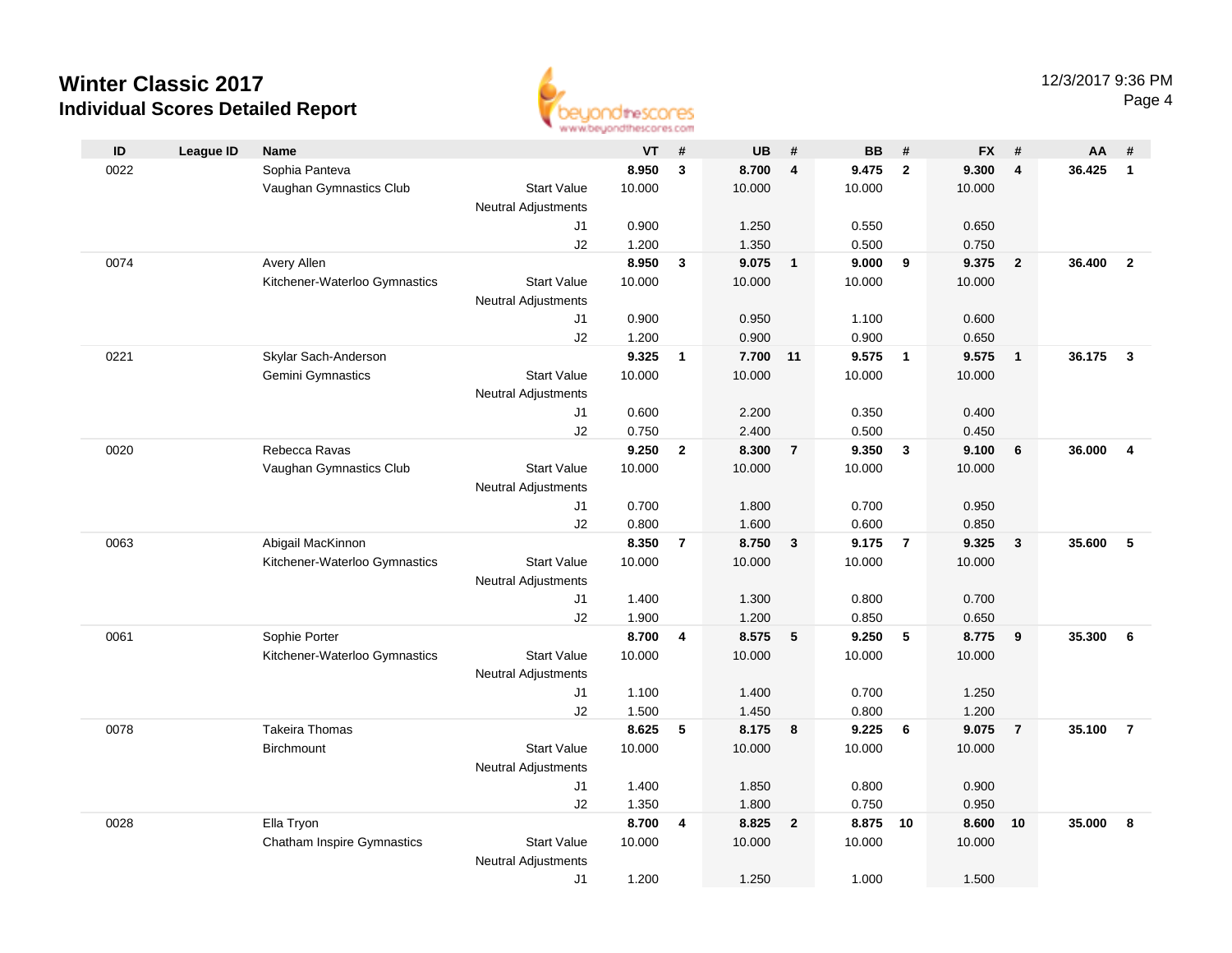

|      |                            | J2                         | 1.400  |    | 1.100  |    | 1.250  |    | 1.300  |    |           |    |
|------|----------------------------|----------------------------|--------|----|--------|----|--------|----|--------|----|-----------|----|
| 0205 | Jana Bellassai             |                            | 8.300  | 8  | 8.150  | 9  | 9.300  | 4  | 9.225  | 5  | 34.975    | 9  |
|      | <b>Global Gymnastics</b>   | <b>Start Value</b>         | 10.000 |    | 10.000 |    | 10.000 |    | 10.000 |    |           |    |
|      |                            | <b>Neutral Adjustments</b> |        |    |        |    |        |    |        |    |           |    |
|      |                            | J1                         | 1.700  |    | 1.900  |    | 0.750  |    | 0.800  |    |           |    |
|      |                            | J2                         | 1.700  |    | 1.800  |    | 0.650  |    | 0.750  |    |           |    |
| 0019 | Erica laboni               |                            | 8.425  | 6  | 8.450  | 6  | 8.675  | 11 | 8.850  | 8  | 34.400    | 10 |
|      |                            | <b>Start Value</b>         | 10.000 |    | 10.000 |    | 10.000 |    | 10.000 |    |           |    |
|      | Vaughan Gymnastics Club    |                            |        |    |        |    |        |    |        |    |           |    |
|      |                            | <b>Neutral Adjustments</b> |        |    |        |    |        |    |        |    |           |    |
|      |                            | J1                         | 1.600  |    | 1.600  |    | 1.400  |    | 1.100  |    |           |    |
|      |                            | J2                         | 1.550  |    | 1.500  |    | 1.250  |    | 1.200  |    |           |    |
| 0231 | Abby Lise                  |                            | 7.900  | 10 | 8.175  | 8  | 9.000  | 9  | 9.100  | 6  | 34.175 11 |    |
|      | <b>Grand River Gymmies</b> | <b>Start Value</b>         | 10.000 |    | 10.000 |    | 10.000 |    | 10.000 |    |           |    |
|      |                            | <b>Neutral Adjustments</b> |        |    |        |    |        |    |        |    |           |    |
|      |                            | J1                         | 2.100  |    | 1.850  |    | 1.000  |    | 0.800  |    |           |    |
|      |                            | J2                         | 2.100  |    | 1.800  |    | 1.000  |    | 1.000  |    |           |    |
| 0230 | Sarah Zinger               |                            | 7.850  | 11 | 7.600  | 12 | 9.025  | 8  | 8.775  | 9  | 33.250    | 12 |
|      | <b>Grand River Gymmies</b> | <b>Start Value</b>         | 10.000 |    | 10.000 |    | 10.000 |    | 10.000 |    |           |    |
|      |                            |                            |        |    |        |    |        |    |        |    |           |    |
|      |                            | <b>Neutral Adjustments</b> |        |    |        |    |        |    |        |    |           |    |
|      |                            | J1                         | 2.200  |    | 2.400  |    | 1.000  |    | 1.250  |    |           |    |
|      |                            | J2                         | 2.100  |    | 2.400  |    | 0.950  |    | 1.200  |    |           |    |
| 0029 | Jamiee-Lynn Houweling      |                            | 8.150  | 9  | 7.725  | 10 | 8.550  | 12 | 8.100  | 11 | 32.525    | 13 |
|      | Chatham Inspire Gymnastics | <b>Start Value</b>         | 10.000 |    | 9.500  |    | 10.000 |    | 10.000 |    |           |    |
|      |                            | <b>Neutral Adjustments</b> |        |    |        |    |        |    |        |    |           |    |
|      |                            | J <sub>1</sub>             | 1.800  |    | 1.750  |    | 1.400  |    | 1.900  |    |           |    |
|      |                            | J2                         | 1.900  |    | 1.800  |    | 1.500  |    | 1.900  |    |           |    |
|      |                            |                            |        |    |        |    |        |    |        |    |           |    |

#### **Gymnastics Ontario Level 6**

**Level 6 age 15**

| ID   | League ID | <b>Name</b>                      |                            | $VT$ #  |     | <b>UB</b> # | <b>BB</b> | #            | <b>FX</b> | #  | $AA$ # |                |
|------|-----------|----------------------------------|----------------------------|---------|-----|-------------|-----------|--------------|-----------|----|--------|----------------|
| 0223 |           | Erika Teeter                     |                            | 9.475   | - 2 | 9.150       | 9.700     |              | 9.650     | -3 | 37.975 |                |
|      |           | <b>Gemini Gymnastics</b>         | <b>Start Value</b>         | 10.000  |     | 10.000      | 10.000    |              | 10.000    |    |        |                |
|      |           |                                  | <b>Neutral Adjustments</b> |         |     |             |           |              |           |    |        |                |
|      |           |                                  | J1                         | 0.500   |     | 0.900       | 0.250     |              | 0.300     |    |        |                |
|      |           |                                  | J2                         | 0.550   |     | 0.800       | 0.350     |              | 0.400     |    |        |                |
| 0139 |           | Veronica Merisca                 |                            | 9.350 3 |     | $9.125$ 2   | 9.625     | $\mathbf{3}$ | 9.675     | -2 | 37.775 | $\overline{2}$ |
|      |           | <b>Pickering Athletic Centre</b> | <b>Start Value</b>         | 10.000  |     | 10.000      | 10.000    |              | 10.000    |    |        |                |
|      |           |                                  | <b>Neutral Adjustments</b> |         |     |             |           |              |           |    |        |                |
|      |           |                                  | J1                         | 0.600   |     | 0.900       | 0.400     |              | 0.350     |    |        |                |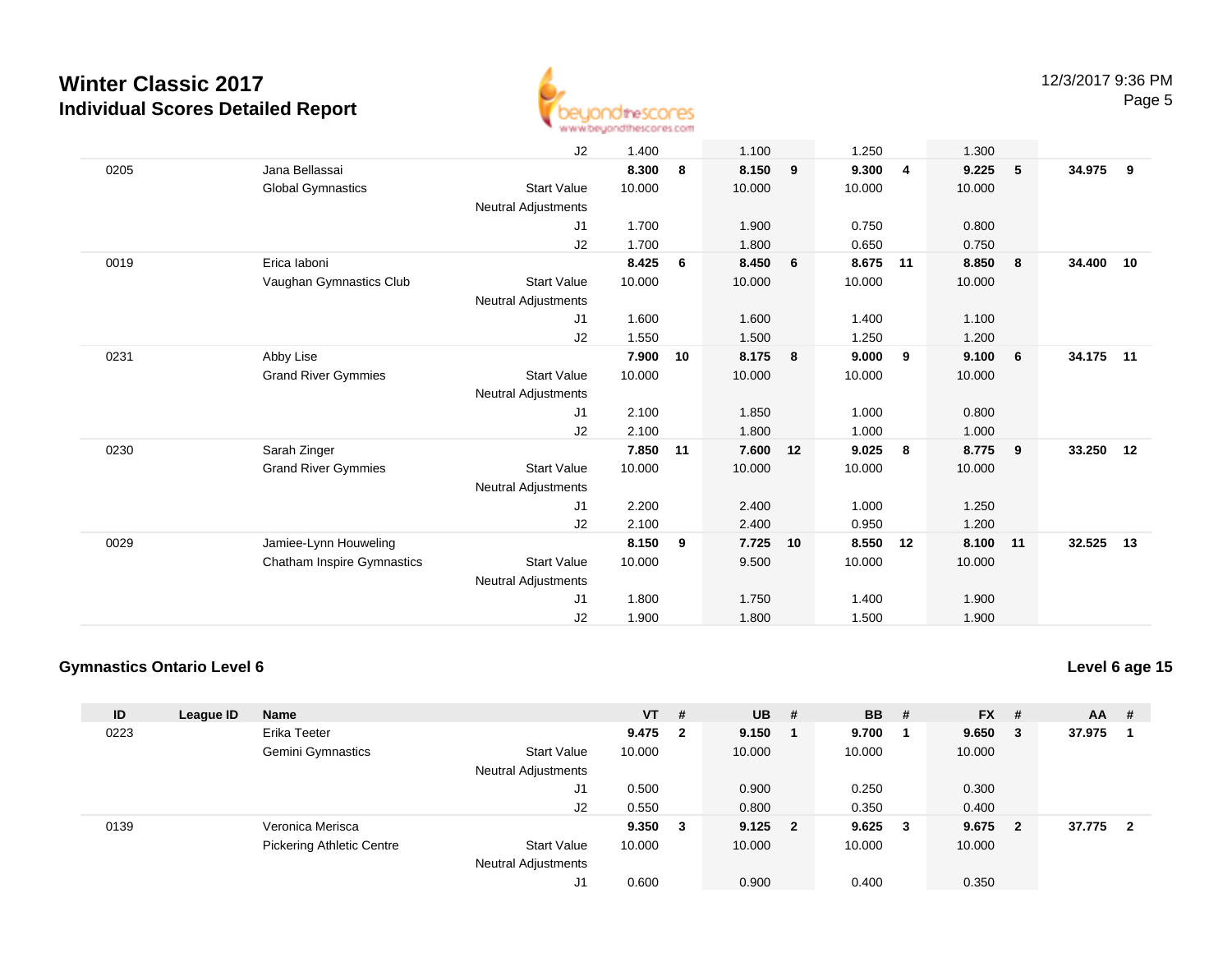

|      |                                  | J2                         | 0.700    |              | 0.850    |                         | 0.350    |                         | 0.300  |                         |        |                         |
|------|----------------------------------|----------------------------|----------|--------------|----------|-------------------------|----------|-------------------------|--------|-------------------------|--------|-------------------------|
| 0133 | Jessie McGuire                   |                            | 9.300    | 5            | 8.350 12 |                         | 9.650    | $\overline{2}$          | 9.775  | $\overline{1}$          | 37.075 | $\mathbf{3}$            |
|      | Pickering Athletic Centre        | <b>Start Value</b>         | 10.000   |              | 10.000   |                         | 10.000   |                         | 10.000 |                         |        |                         |
|      |                                  | <b>Neutral Adjustments</b> |          |              |          |                         |          |                         |        |                         |        |                         |
|      |                                  | J1                         | 0.600    |              | 1.700    |                         | 0.300    |                         | 0.250  |                         |        |                         |
|      |                                  | J2                         | 0.800    |              | 1.600    |                         | 0.400    |                         | 0.200  |                         |        |                         |
| 0048 | Aimee McCurdy                    |                            | 9.250    | 6            | 8.700    | $\overline{\mathbf{4}}$ | 9.425    | 9                       | 9.650  | $\overline{\mathbf{3}}$ | 37.025 | $\overline{\mathbf{4}}$ |
|      | Kawartha Gymnastics              | <b>Start Value</b>         | 10.000   |              | 10.000   |                         | 10.000   |                         | 10.000 |                         |        |                         |
|      |                                  | <b>Neutral Adjustments</b> |          |              |          |                         |          |                         |        |                         |        |                         |
|      |                                  | J1                         | 0.550    |              | 1.400    |                         | 0.550    |                         | 0.350  |                         |        |                         |
|      |                                  | J2                         | 0.950    |              | 1.200    |                         | 0.600    |                         | 0.350  |                         |        |                         |
| 0199 | Jessica Armstrong                |                            | 9.250    | 6            | 8.650    | 5                       | 9.600    | $\overline{4}$          | 9.375  | $\overline{7}$          | 36.875 | 5                       |
|      | <b>Global Gymnastics</b>         | <b>Start Value</b>         | 10.000   |              | 10.000   |                         | 10.000   |                         | 10.000 |                         |        |                         |
|      |                                  | <b>Neutral Adjustments</b> |          |              |          |                         |          |                         |        |                         |        |                         |
|      |                                  | J1                         | 0.700    |              | 1.300    |                         | 0.400    |                         | 0.600  |                         |        |                         |
|      |                                  | J2                         | 0.800    |              | 1.400    |                         | 0.400    |                         | 0.650  |                         |        |                         |
| 0137 | Rachel Hughes                    |                            | 8.875 15 |              | 8.500    | 8                       | 9.625    | $\mathbf{3}$            | 9.550  | $\overline{\mathbf{4}}$ | 36.550 | 6                       |
|      | <b>Pickering Athletic Centre</b> | <b>Start Value</b>         | 10.000   |              | 9.900    |                         | 10.000   |                         | 10.000 |                         |        |                         |
|      |                                  | <b>Neutral Adjustments</b> |          |              |          |                         |          |                         |        |                         |        |                         |
|      |                                  | J1                         | 1.150    |              | 1.350    |                         | 0.450    |                         | 0.400  |                         |        |                         |
|      |                                  | J2                         | 1.100    |              | 1.450    |                         | 0.300    |                         | 0.500  |                         |        |                         |
| 0123 | Cecily Whitla                    |                            | 8.900    | 14           | 8.700    | $\overline{4}$          | 9.500    | 6                       | 9.375  | $\overline{7}$          | 36.475 | $\overline{7}$          |
|      | <b>Ottawa Gymnastics Centre</b>  | <b>Start Value</b>         | 10.000   |              | 10.000   |                         | 10.000   |                         | 10.000 |                         |        |                         |
|      |                                  | <b>Neutral Adjustments</b> |          |              |          |                         |          |                         |        |                         |        |                         |
|      |                                  | J1                         | 1.000    |              | 1.200    |                         | 0.550    |                         | 0.550  |                         |        |                         |
|      |                                  | J2                         | 1.200    |              | 1.400    |                         | 0.450    |                         | 0.700  |                         |        |                         |
| 0053 | Rachel Leung                     |                            | 9.325    | 4            | 8.725    | $\mathbf{3}$            | 8.875 17 |                         | 9.525  | $\sqrt{5}$              | 36.450 | - 8                     |
|      | <b>ASF</b>                       | <b>Start Value</b>         | 10.000   |              | 10.000   |                         | 10.000   |                         | 10.000 |                         |        |                         |
|      |                                  | <b>Neutral Adjustments</b> |          |              |          |                         |          |                         |        |                         |        |                         |
|      |                                  | J1                         | 0.600    |              | 1.350    |                         | 1.050    |                         | 0.450  |                         |        |                         |
|      |                                  | J2                         | 0.750    |              | 1.200    |                         | 1.200    |                         | 0.500  |                         |        |                         |
| 0131 | Katherine Elder                  |                            | 8.800    | 17           | 8.450    | $\overline{\mathbf{9}}$ | 9.450    | $\overline{\mathbf{8}}$ | 9.650  | $\mathbf{3}$            | 36.350 | 9                       |
|      | <b>Pickering Athletic Centre</b> | <b>Start Value</b>         | 10.000   |              | 10.000   |                         | 10.000   |                         | 10.000 |                         |        |                         |
|      |                                  | <b>Neutral Adjustments</b> |          |              |          |                         |          |                         |        |                         |        |                         |
|      |                                  | J1                         | 1.100    |              | 1.550    |                         | 0.500    |                         | 0.350  |                         |        |                         |
|      |                                  | J2                         | 1.300    |              | 1.550    |                         | 0.600    |                         | 0.350  |                         |        |                         |
| 0083 | Hannah Fabik                     |                            | 9.525    | $\mathbf{1}$ | 8.625    | 6                       | 9.000    | 16                      | 9.000  | 14                      | 36.150 | 10                      |
|      | <b>Birchmount</b>                | <b>Start Value</b>         | 10.000   |              | 10.000   |                         | 10.000   |                         | 10.000 |                         |        |                         |
|      |                                  | <b>Neutral Adjustments</b> |          |              |          |                         |          |                         |        |                         |        |                         |
|      |                                  | J1                         | 0.400    |              | 1.400    |                         | 1.100    |                         | 1.000  |                         |        |                         |
|      |                                  |                            |          |              |          |                         |          |                         |        |                         |        |                         |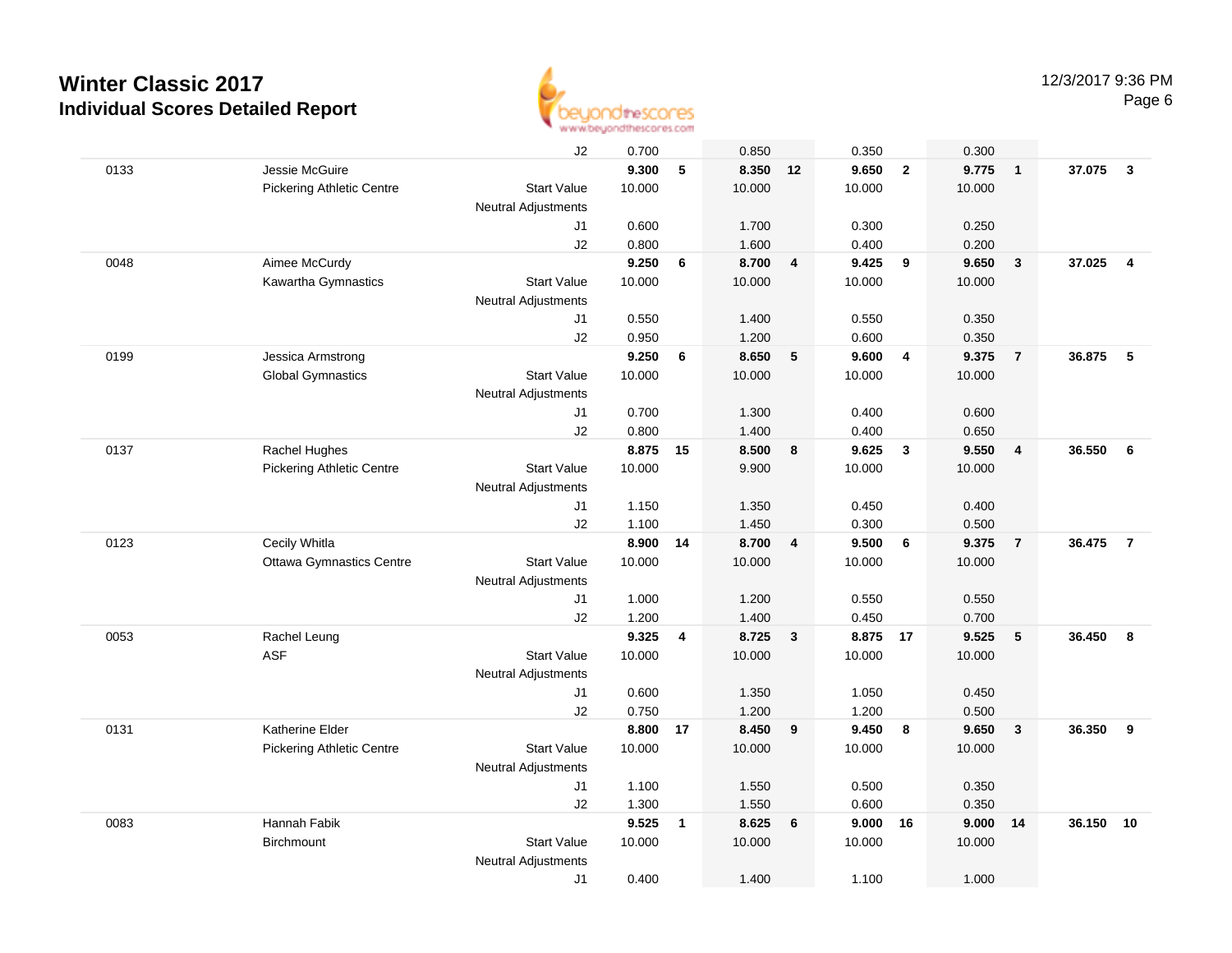

|      | J2                                               | 0.550    |                         | 1.350    |                 | 0.900    |            | 1.000  |    |           |    |
|------|--------------------------------------------------|----------|-------------------------|----------|-----------------|----------|------------|--------|----|-----------|----|
| 0174 | Michaela Namiesviowski                           | 8.950    | 12                      | 8.275 14 |                 | 9.525    | $\sqrt{5}$ | 9.325  | 8  | 36.075 11 |    |
|      | Corona Competitive<br><b>Start Value</b>         | 10.000   |                         | 10.000   |                 | 10.000   |            | 10.000 |    |           |    |
|      | <b>Neutral Adjustments</b>                       |          |                         |          |                 |          |            |        |    |           |    |
|      | J1                                               | 1.100    |                         | 1.650    |                 | 0.450    |            | 0.600  |    |           |    |
|      | J2                                               | 1.000    |                         | 1.800    |                 | 0.500    |            | 0.750  |    |           |    |
| 0173 | Maddison Brayman                                 | 9.050    | 9                       | 8.175    | 15              | 9.350    | 10         | 9.325  | 8  | 35.900    | 12 |
|      | Corona Competitive<br><b>Start Value</b>         | 10.000   |                         | 10.000   |                 | 10.000   |            | 10.000 |    |           |    |
|      | <b>Neutral Adjustments</b>                       |          |                         |          |                 |          |            |        |    |           |    |
|      | J1                                               | 0.800    |                         | 1.700    |                 | 0.700    |            | 0.750  |    |           |    |
|      | J2                                               | 1.100    |                         | 1.950    |                 | 0.600    |            | 0.600  |    |           |    |
| 0170 | Daphne Hinoporos                                 | 9.075    | 8                       | 8.375 11 |                 | 9.250 12 |            | 9.075  | 12 | 35.775    | 13 |
|      | <b>Start Value</b><br>Corona Competitive         | 10.000   |                         | 10.000   |                 | 10.000   |            | 10.000 |    |           |    |
|      | <b>Neutral Adjustments</b>                       |          |                         |          |                 |          |            |        |    |           |    |
|      | J <sub>1</sub>                                   | 0.800    |                         | 1.600    |                 | 0.800    |            | 0.850  |    |           |    |
|      | J2                                               | 1.050    |                         | 1.650    |                 | 0.700    |            | 1.000  |    |           |    |
| 0237 | <b>Breanna Fuca</b>                              | 8.975 11 |                         | 8.650    | $5\phantom{.0}$ | 9.150    | 13         | 9.000  | 14 | 35.775 13 |    |
|      | <b>Start Value</b><br><b>Grand River Gymmies</b> | 10.000   |                         | 10.000   |                 | 10.000   |            | 10.000 |    |           |    |
|      | <b>Neutral Adjustments</b>                       |          |                         |          |                 |          |            |        |    |           |    |
|      | J1                                               | 0.900    |                         | 1.350    |                 | 0.950    |            | 1.100  |    |           |    |
|      | J2                                               | 1.150    |                         |          |                 | 0.750    |            | 0.900  |    |           |    |
| 0175 | Shaylin Dagama                                   | 9.025    | 10                      | 8.450    | 9               | 8.875 17 |            | 9.275  | 9  | 35.625    | 14 |
|      | <b>Start Value</b><br>Corona Competitive         | 10.000   |                         | 10.000   |                 | 10.000   |            | 10.000 |    |           |    |
|      | Neutral Adjustments                              |          |                         |          |                 |          |            |        |    |           |    |
|      | J1                                               | 0.900    |                         | 1.450    |                 | 1.150    |            | 0.800  |    |           |    |
|      | J2                                               | 1.050    |                         | 1.650    |                 | 1.100    |            | 0.650  |    |           |    |
| 0082 | Hannah Boyd                                      | 9.100    | $\overline{\mathbf{r}}$ | 7.700    | - 19            | 9.300    | 11         | 9.400  | 6  | 35.500    | 15 |
|      | <b>Birchmount</b><br><b>Start Value</b>          | 10.000   |                         | 10.000   |                 | 9.900    |            | 10.000 |    |           |    |
|      | Neutral Adjustments                              |          |                         |          |                 |          |            |        |    |           |    |
|      | J1                                               | 1.000    |                         | 2.400    |                 | 0.700    |            | 0.600  |    |           |    |
|      | J2                                               | 0.800    |                         | 2.200    |                 | 0.500    |            | 0.600  |    |           |    |
| 0021 | Maya Crespi                                      | 8.925    | 13                      | 7.950 18 |                 | 9.075 14 |            | 9.525  | 5  | 35.475 16 |    |
|      | Vaughan Gymnastics Club<br><b>Start Value</b>    | 10.000   |                         | 10.000   |                 | 10.000   |            | 10.000 |    |           |    |
|      | <b>Neutral Adjustments</b>                       |          |                         |          |                 |          |            |        |    |           |    |
|      | J1                                               | 1.200    |                         | 2.100    |                 | 0.850    |            | 0.550  |    |           |    |
|      | J2                                               | 0.950    |                         | 2.000    |                 | 1.000    |            | 0.400  |    |           |    |
| 0015 | Melissa Vallee                                   | 8.900    | 14                      | 8.325    | 13              | 9.050    | 15         | 9.100  | 11 | 35.375    | 17 |
|      | <b>Club Les Sittelles</b><br><b>Start Value</b>  | 10.000   |                         | 10.000   |                 | 10.000   |            | 10.000 |    |           |    |
|      | <b>Neutral Adjustments</b>                       |          |                         |          |                 |          |            |        |    |           |    |
|      | J1                                               | 1.100    |                         | 1.750    |                 | 1.000    |            | 0.800  |    |           |    |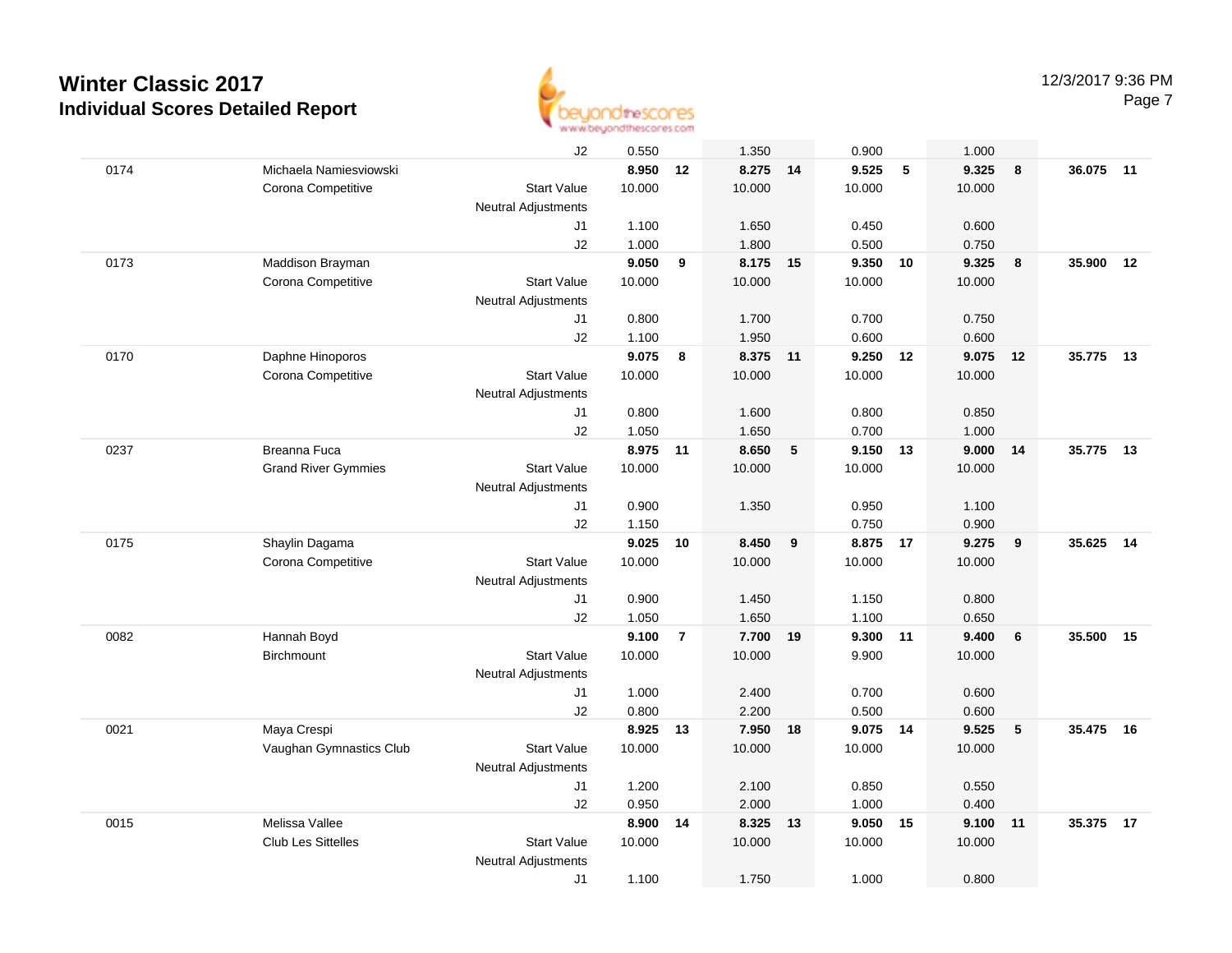

|      |                                   | J2                         | 1.100  |    | 1.600  |                | 0.900  |     | 1.000  |    |        |     |
|------|-----------------------------------|----------------------------|--------|----|--------|----------------|--------|-----|--------|----|--------|-----|
| 0114 | Abby Palmer                       |                            | 8.275  | 19 | 8.550  | $\overline{7}$ | 9.475  | - 7 | 9.050  | 13 | 35.350 | 18  |
|      | <b>Ottawa Gymnastics Centre</b>   | Start Value                | 10.000 |    | 10.000 |                | 10.000 |     | 10.000 |    |        |     |
|      |                                   | <b>Neutral Adjustments</b> |        |    |        |                |        |     |        |    |        |     |
|      |                                   | J1                         | 1.600  |    | 1.500  |                | 0.550  |     | 1.000  |    |        |     |
|      |                                   | J2                         | 1.850  |    | 1.400  |                | 0.500  |     | 0.900  |    |        |     |
| 0130 | Emma Barrett                      |                            | 8.825  | 16 | 8.400  | 10             | 8.650  | 18  | 9.250  | 10 | 35.125 | 19  |
|      | <b>Whitby Gymnastics</b>          | <b>Start Value</b>         | 10.000 |    | 10.000 |                | 9.700  |     | 10.000 |    |        |     |
|      |                                   | <b>Neutral Adjustments</b> |        |    |        |                |        |     |        |    |        |     |
|      |                                   | J <sub>1</sub>             | 1.100  |    | 1.700  |                | 1.100  |     | 0.700  |    |        |     |
|      |                                   | J2                         | 1.250  |    | 1.500  |                | 1.000  |     | 0.800  |    |        |     |
| 0068 | Punit Sandhu                      |                            | 8.875  | 15 | 8.150  | 16             | 9.350  | 10  | 8.575  | 15 | 34.950 | -20 |
|      | Kitchener-Waterloo Gymnastics     | <b>Start Value</b>         | 10.000 |    | 10.000 |                | 10.000 |     | 9.700  |    |        |     |
|      |                                   | Neutral Adjustments        |        |    |        |                |        |     |        |    |        |     |
|      |                                   | J1                         | 1.300  |    | 1.900  |                | 0.750  |     | 1.100  |    |        |     |
|      |                                   | J2                         | 0.950  |    | 1.800  |                | 0.550  |     | 1.150  |    |        |     |
| 0239 | Amanda Phair                      |                            | 8.775  | 18 | 8.125  | 17             | 8.600  | 19  | 8.550  | 16 | 34.050 | 21  |
|      | <b>Chatham Inspire Gymnastics</b> | <b>Start Value</b>         | 10.000 |    | 10.000 |                | 9.900  |     | 10.000 |    |        |     |
|      |                                   | <b>Neutral Adjustments</b> |        |    |        |                |        |     |        |    |        |     |
|      |                                   | J1                         | 1.300  |    | 1.850  |                | 1.500  |     | 1.500  |    |        |     |
|      |                                   | J2                         | 1.150  |    | 1.900  |                | 1.100  |     | 1.400  |    |        |     |

#### **Gymnastics Ontario Level 6**

**Level 6 age 11**

| ID   | League ID | <b>Name</b>         |                            | $VT$ # |    | <b>UB</b> | #                       | <b>BB</b> | #   | <b>FX</b> | #            | $AA$ # |                |
|------|-----------|---------------------|----------------------------|--------|----|-----------|-------------------------|-----------|-----|-----------|--------------|--------|----------------|
| 0182 |           | Jane Vo             |                            | 8.725  | -5 | 9.000     | $\overline{\mathbf{1}}$ | 9.600     | -1  | 9.150     | 4            | 36.475 |                |
|      |           | Corona Competitive  | <b>Start Value</b>         | 10.000 |    | 10.000    |                         | 10.000    |     | 10.000    |              |        |                |
|      |           |                     | <b>Neutral Adjustments</b> |        |    |           |                         |           |     |           |              |        |                |
|      |           |                     | J <sub>1</sub>             | 1.350  |    | 1.000     |                         | 0.500     |     | 0.950     |              |        |                |
|      |           |                     | J2                         | 1.200  |    | 1.000     |                         | 0.300     |     | 0.750     |              |        |                |
| 0228 |           | <b>Brooke Short</b> |                            | 9.175  |    | 8.950     | $\overline{\mathbf{2}}$ | 8.350     | 10  | 9.500     | $\mathbf{2}$ | 35.975 | $\overline{2}$ |
|      |           | Gemini Gymnastics   | <b>Start Value</b>         | 10.000 |    | 10.000    |                         | 10.000    |     | 10.000    |              |        |                |
|      |           |                     | <b>Neutral Adjustments</b> |        |    |           |                         | $-0.100$  |     |           |              |        |                |
|      |           |                     | J <sub>1</sub>             | 0.850  |    | 1.000     |                         | 1.600     |     | 0.600     |              |        |                |
|      |           |                     | J2                         | 0.800  |    | 1.100     |                         | 1.500     |     | 0.400     |              |        |                |
| 0179 |           | Kiara Campbell      |                            | 9.000  | 3  | 8.525     | $\overline{7}$          | 9.150     | - 4 | 9.125     | 5            | 35.800 | 3              |
|      |           | Corona Competitive  | <b>Start Value</b>         | 10.000 |    | 10.000    |                         | 10.000    |     | 10.000    |              |        |                |
|      |           |                     | <b>Neutral Adjustments</b> |        |    |           |                         |           |     |           |              |        |                |
|      |           |                     | J1                         | 1.000  |    | 1.450     |                         | 0.850     |     | 0.850     |              |        |                |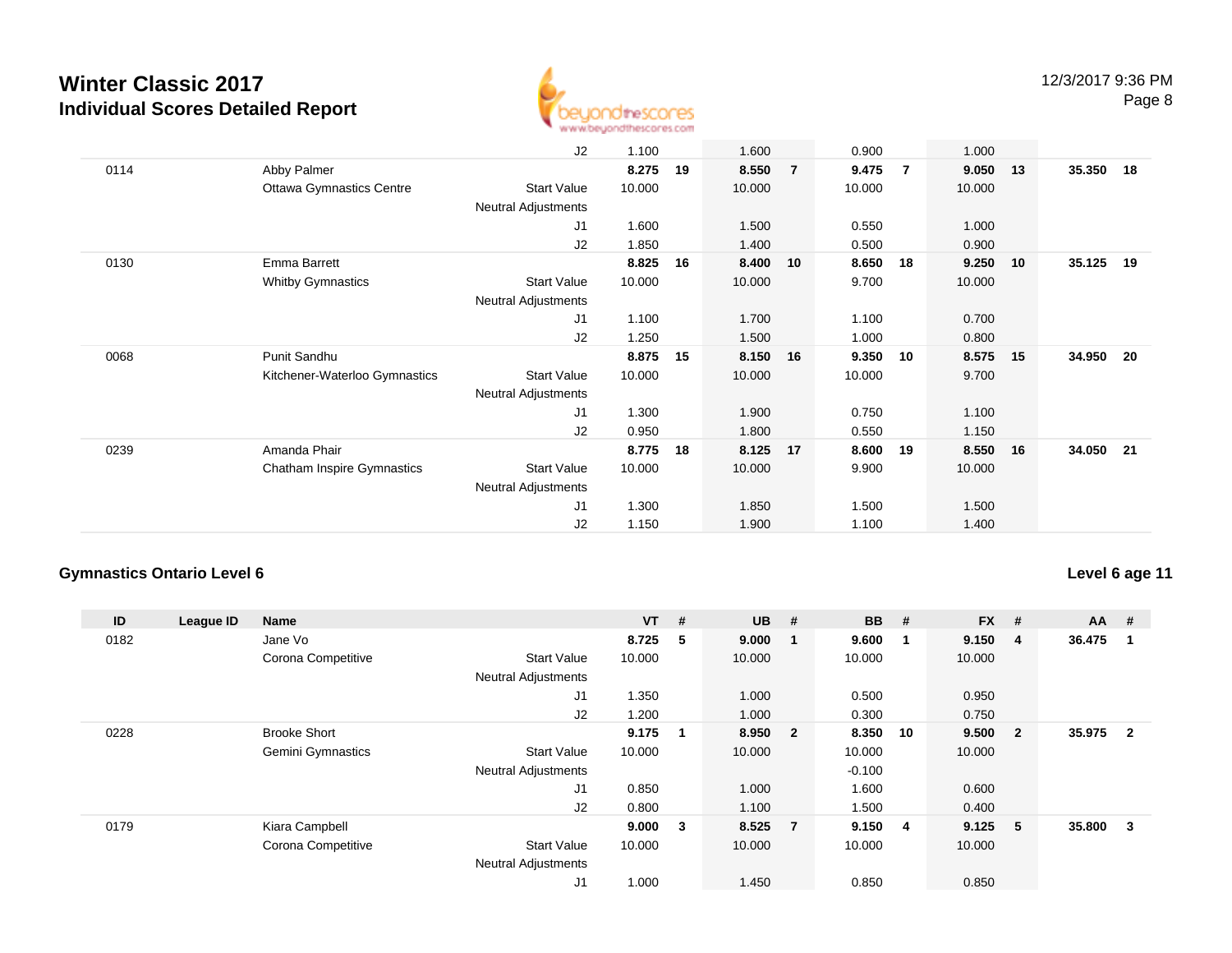

|      |                                  | J2                         | 1.000          |                | 1.500          |                | 0.850          |                         | 0.900          |              |        |                |
|------|----------------------------------|----------------------------|----------------|----------------|----------------|----------------|----------------|-------------------------|----------------|--------------|--------|----------------|
| 0055 | Jasmine Yip                      |                            | 8.500          | $\overline{7}$ | 8.900          | $\mathbf{3}$   | 8.700          | - 8                     | 9.550          | $\mathbf{1}$ | 35.650 | $\overline{4}$ |
|      | ASF                              | <b>Start Value</b>         | 10.000         |                | 10.000         |                | 10.000         |                         | 10.000         |              |        |                |
|      |                                  | <b>Neutral Adjustments</b> |                |                |                |                |                |                         |                |              |        |                |
|      |                                  | J1                         | 1.600          |                | 1.100          |                | 1.300          |                         | 0.500          |              |        |                |
|      |                                  | J2                         | 1.400          |                | 1.100          |                | 1.300          |                         | 0.400          |              |        |                |
| 0039 | Chelsea Todosijevic              |                            | 8.875          | 4              | 8.650          | 5              | 8.825          | 6                       | 9.000          | 6            | 35.350 | 5              |
|      | <b>TGI</b>                       | <b>Start Value</b>         | 10.000         |                | 10.000         |                | 10.000         |                         | 10.000         |              |        |                |
|      |                                  | <b>Neutral Adjustments</b> |                |                |                |                |                |                         |                |              |        |                |
|      |                                  | J1                         | 1.150          |                | 1.450          |                | 1.100          |                         | 1.000          |              |        |                |
|      |                                  | J2                         | 1.100          |                | 1.250          |                | 1.250          |                         | 1.000          |              |        |                |
| 0201 | Lauren Graham                    |                            | 8.675          | 6              | 8.475          | 8              | 8.925          | 5                       | 9.175          | $\mathbf{3}$ | 35.250 | 6              |
|      | <b>Global Gymnastics</b>         | <b>Start Value</b>         | 10.000         |                | 10.000         |                | 10.000         |                         | 10.000         |              |        |                |
|      |                                  | <b>Neutral Adjustments</b> |                |                |                |                |                |                         |                |              |        |                |
|      |                                  | J1                         | 1.400          |                | 1.550          |                | 1.150          |                         | 0.800          |              |        |                |
|      |                                  | J2                         | 1.250          |                | 1.500          |                | 1.000          |                         | 0.850          |              |        |                |
| 0141 | Sasha Salwonchuk                 |                            | 9.050          | $\overline{2}$ | 8.850          | $\overline{4}$ | 8.100 11       |                         | 9.175          | $\mathbf{3}$ | 35.175 | $\overline{7}$ |
|      | <b>Pickering Athletic Centre</b> | <b>Start Value</b>         | 10.000         |                | 10.000         |                | 10.000         |                         | 10.000         |              |        |                |
|      |                                  | <b>Neutral Adjustments</b> |                |                |                |                |                |                         |                |              |        |                |
|      |                                  | J1                         | 1.000          |                | 1.250          |                | 1.800          |                         | 0.850          |              |        |                |
|      |                                  | J2                         | 0.900          |                | 1.050          |                | 2.000          |                         | 0.800          |              |        |                |
| 0042 | <b>Isabelle DiPietro</b>         |                            | 8.325          | 9              | 8.600          | 6              | 9.325          | $\overline{\mathbf{3}}$ | 8.825          | 9            | 35.075 | 8              |
|      | <b>TGI</b>                       | <b>Start Value</b>         | 10.000         |                | 10.000         |                | 10.000         |                         | 10.000         |              |        |                |
|      |                                  | <b>Neutral Adjustments</b> |                |                |                |                |                |                         |                |              |        |                |
|      |                                  | J1                         | 1.650          |                | 1.350          |                | 0.700          |                         | 1.000          |              |        |                |
| 0062 | Josie MacLeod-Wynia              | J2                         | 1.700<br>8.450 | 8              | 1.450<br>8.650 | 5              | 0.650<br>9.350 | $\overline{2}$          | 1.350<br>8.575 | 11           | 35.025 | 9              |
|      | Kitchener-Waterloo Gymnastics    | <b>Start Value</b>         | 10.000         |                | 10.000         |                | 10.000         |                         | 10.000         |              |        |                |
|      |                                  | <b>Neutral Adjustments</b> |                |                |                |                |                |                         |                |              |        |                |
|      |                                  | J <sub>1</sub>             | 1.650          |                | 1.250          |                | 0.700          |                         | 1.350          |              |        |                |
|      |                                  | J2                         | 1.450          |                | 1.450          |                | 0.600          |                         | 1.500          |              |        |                |
| 0249 | Ava Giacomelli                   |                            | 8.300          | 10             | 8.125          | 10             | 9.150          | $\overline{4}$          | 8.900          | 8            | 34.475 | 10             |
|      | Woodbridge Academy of            | <b>Start Value</b>         | 10.000         |                | 9.500          |                | 10.000         |                         | 10.000         |              |        |                |
|      | Gymnastics                       |                            |                |                |                |                |                |                         |                |              |        |                |
|      |                                  | <b>Neutral Adjustments</b> |                |                |                |                |                |                         |                |              |        |                |
|      |                                  | J <sub>1</sub>             | 1.600          |                | 1.450          |                | 0.950          |                         | 1.200          |              |        |                |
|      |                                  | J2                         | 1.800          |                | 1.300          |                | 0.750          |                         | 1.000          |              |        |                |
| 0067 | Julia Kamski                     |                            | 8.675          | 6              | 8.200          | 9              | 8.750          | $\overline{7}$          | 8.750          | 10           | 34.375 | 11             |
|      | Kitchener-Waterloo Gymnastics    | <b>Start Value</b>         | 10.000         |                | 10.000         |                | 10.000         |                         | 10.000         |              |        |                |
|      |                                  | <b>Neutral Adjustments</b> |                |                |                |                |                |                         |                |              |        |                |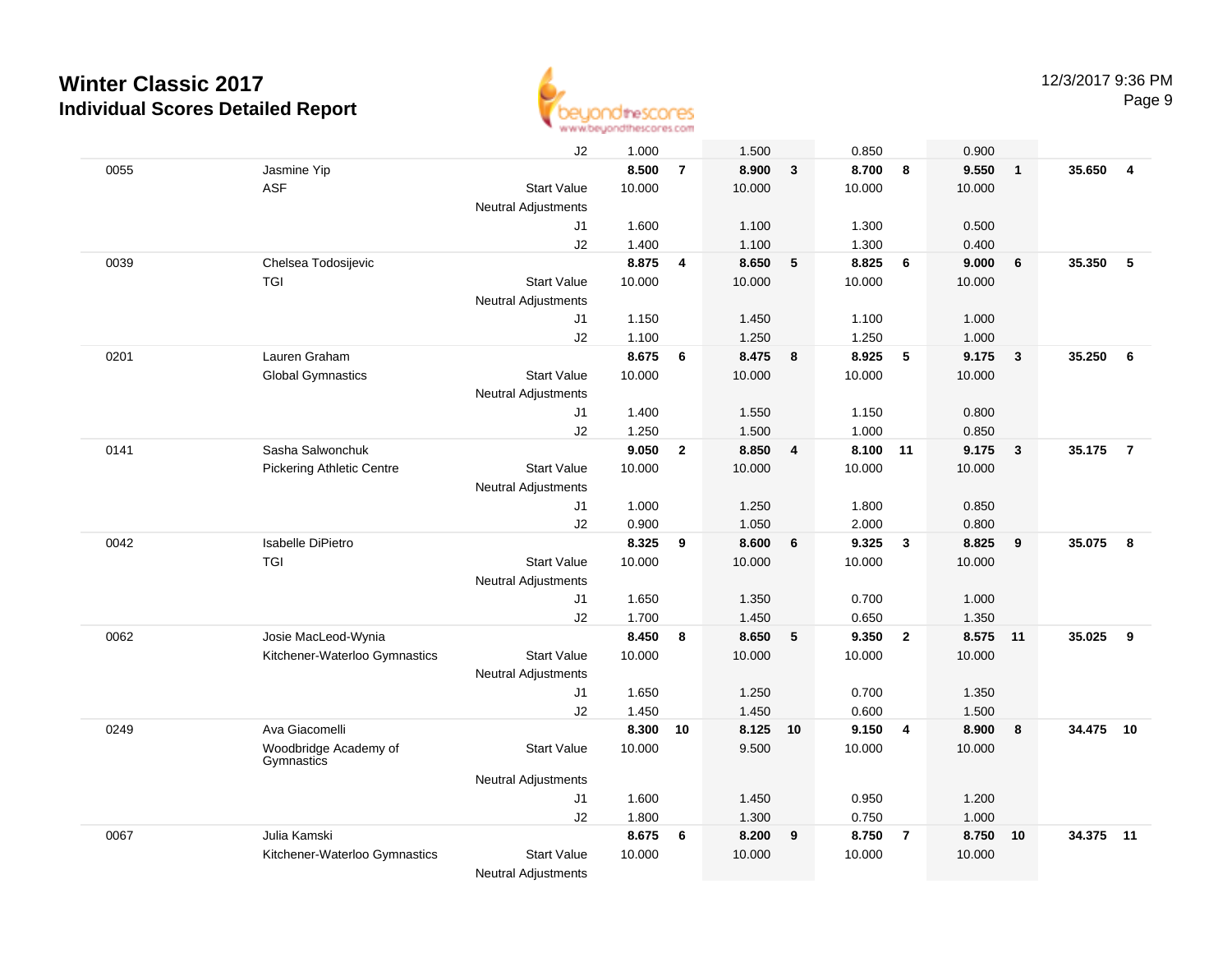

#### 12/3/2017 9:36 PM

Page 10

|      | J1                                                     | 1.200      | 1.650    | .150         | 1.350  |              |
|------|--------------------------------------------------------|------------|----------|--------------|--------|--------------|
|      | J2                                                     | 1.450      | 1.950    | .350         | 1.150  |              |
| 0140 | Victoria Romani                                        | 8.875<br>4 | 8.075 11 | 8.400<br>- 9 | 8.975  | 34.325<br>12 |
|      | <b>Pickering Athletic Centre</b><br><b>Start Value</b> | 10.000     | 10.000   | 10.000       | 10.000 |              |
|      | <b>Neutral Adjustments</b>                             |            |          |              |        |              |
|      | J1                                                     | 1.150      | 2.050    | .500         | 1.100  |              |
|      | J2                                                     | 1.100      | 1.800    | .700         | 0.950  |              |

#### **Gymnastics Ontario Level 6**

| ID   | League ID | <b>Name</b>                      |                            | <b>VT</b> | #              | <b>UB</b> | #                       | <b>BB</b> | #              | <b>FX</b> | #                       | AA     | #              |
|------|-----------|----------------------------------|----------------------------|-----------|----------------|-----------|-------------------------|-----------|----------------|-----------|-------------------------|--------|----------------|
| 0052 |           | Diana Chan                       |                            | 8.800     | $\overline{7}$ | 9.200     | $\mathbf{1}$            | 9.800     | $\mathbf{1}$   | 9.450     | $\overline{2}$          | 37.250 | $\mathbf{1}$   |
|      |           | <b>ASF</b>                       | <b>Start Value</b>         | 10.000    |                | 10.000    |                         | 10.000    |                | 10.000    |                         |        |                |
|      |           |                                  | <b>Neutral Adjustments</b> |           |                |           |                         |           |                |           |                         |        |                |
|      |           |                                  | J1                         | 1.100     |                | 0.650     |                         | 0.250     |                | 0.650     |                         |        |                |
|      |           |                                  | J <sub>2</sub>             | 1.300     |                | 0.950     |                         | 0.150     |                | 0.450     |                         |        |                |
| 0134 |           | Emma Hasson                      |                            | 9.600     | $\mathbf{1}$   | 8.800     | 5                       | 9.550     | $\overline{2}$ | 9.250     | $\overline{4}$          | 37.200 | $\overline{2}$ |
|      |           | <b>Pickering Athletic Centre</b> | <b>Start Value</b>         | 10.000    |                | 10.000    |                         | 10.000    |                | 10.000    |                         |        |                |
|      |           |                                  | <b>Neutral Adjustments</b> |           |                |           |                         |           |                |           |                         |        |                |
|      |           |                                  | J1                         | 0.400     |                | 1.300     |                         | 0.500     |                | 0.800     |                         |        |                |
|      |           |                                  | J2                         | 0.400     |                | 1.100     |                         | 0.400     |                | 0.700     |                         |        |                |
| 0218 |           | Alexia Hunter                    |                            | 9.250     | $\overline{2}$ | 9.075     | $\overline{\mathbf{2}}$ | 9.550     | $\overline{2}$ | 9.125     | $\overline{7}$          | 37.000 | $\mathbf{3}$   |
|      |           | Gemini Gymnastics                | <b>Start Value</b>         | 10.000    |                | 10.000    |                         | 10.000    |                | 10.000    |                         |        |                |
|      |           |                                  | <b>Neutral Adjustments</b> |           |                |           |                         |           |                |           |                         |        |                |
|      |           |                                  | J1                         | 0.850     |                | 0.850     |                         | 0.500     |                | 0.800     |                         |        |                |
|      |           |                                  | J2                         | 0.650     |                | 1.000     |                         | 0.400     |                | 0.950     |                         |        |                |
| 0238 |           | Julia Berridge                   |                            | 8.850     | 6              | 9.000     | $\overline{4}$          | 9.100     | 6              | 9.425     | $\mathbf{3}$            | 36.375 | $\overline{4}$ |
|      |           | <b>Grand River Gymmies</b>       | <b>Start Value</b>         | 10.000    |                | 10.000    |                         | 10.000    |                | 10.000    |                         |        |                |
|      |           |                                  | <b>Neutral Adjustments</b> |           |                |           |                         |           |                |           |                         |        |                |
|      |           |                                  | J1                         | 1.250     |                | 1.000     |                         | 0.950     |                | 0.650     |                         |        |                |
|      |           |                                  | J2                         | 1.050     |                | 1.000     |                         | 0.850     |                | 0.500     |                         |        |                |
| 0105 |           | Julia Kea                        |                            | 9.125     | 4              | 9.050     | $\overline{\mathbf{3}}$ | 8.625     | 11             | 9.425     | $\overline{\mathbf{3}}$ | 36.225 | - 5            |
|      |           | <b>Ottawa Gymnastics Centre</b>  | <b>Start Value</b>         | 10.000    |                | 10.000    |                         | 10.000    |                | 10.000    |                         |        |                |
|      |           |                                  | <b>Neutral Adjustments</b> |           |                |           |                         |           |                |           |                         |        |                |
|      |           |                                  | J1                         | 0.900     |                | 1.000     |                         | 1.300     |                | 0.650     |                         |        |                |
|      |           |                                  | J <sub>2</sub>             | 0.850     |                | 0.900     |                         | 1.450     |                | 0.500     |                         |        |                |
| 0153 |           | Yasmine Movahedi                 |                            | 9.225     | 3              | 8.350     | 9                       | 9.250     | $\mathbf{3}$   | 9.175     | 6                       | 36.000 | - 6            |
|      |           | University of Toronto            | <b>Start Value</b>         | 10.000    |                | 10.000    |                         | 10.000    |                | 10.000    |                         |        |                |
|      |           |                                  | Marshall Additional and a  |           |                |           |                         |           |                |           |                         |        |                |

Neutral Adjustments

#### **Level 6 age 12**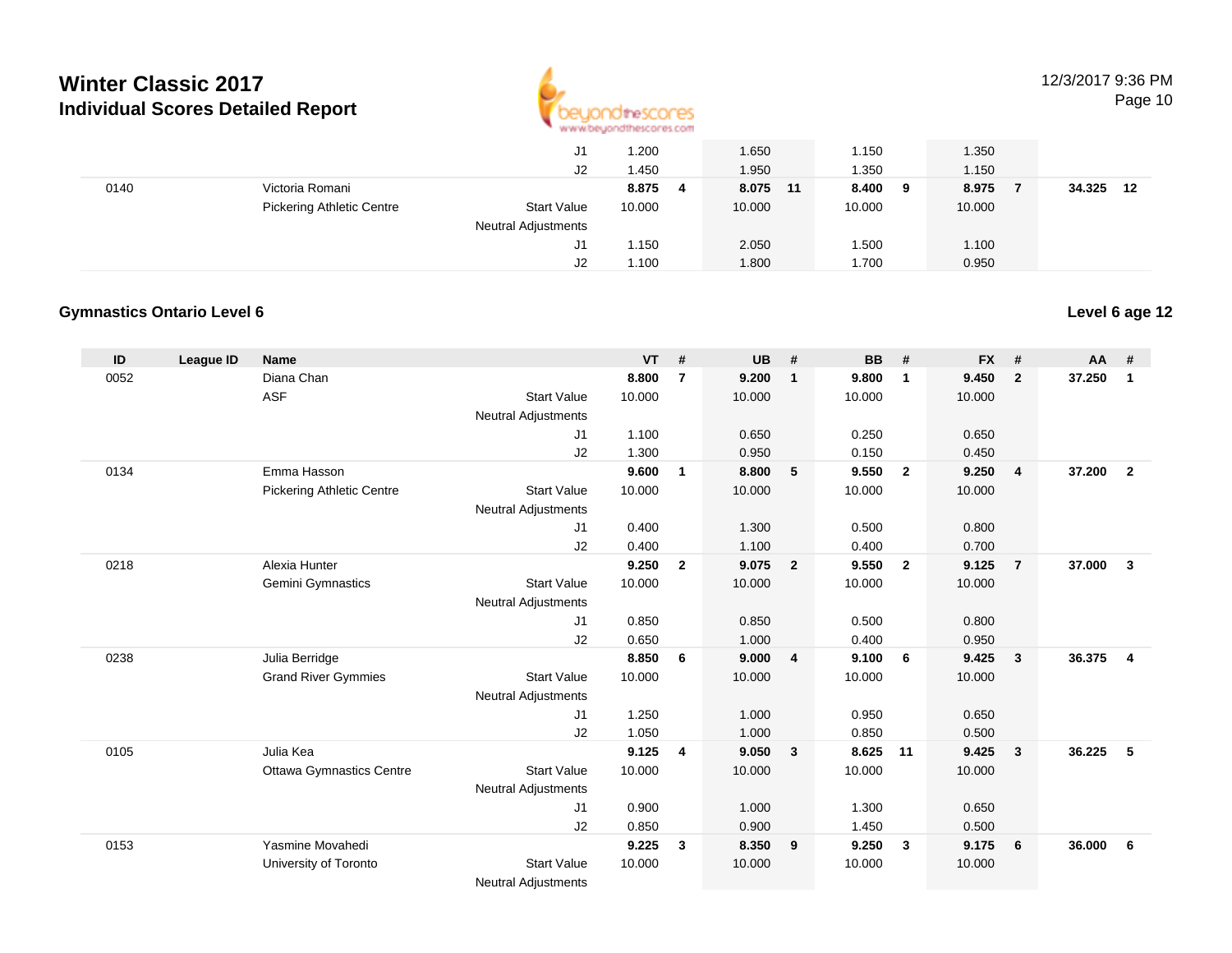

Page 11

|      |                               | J1                         | 0.750    |    | 1.700    |                | 0.700    |                         | 0.900    |                         |           |                |
|------|-------------------------------|----------------------------|----------|----|----------|----------------|----------|-------------------------|----------|-------------------------|-----------|----------------|
|      |                               | J2                         | 0.800    |    | 1.600    |                | 0.800    |                         | 0.750    |                         |           |                |
| 0087 | Camryn Boyd                   |                            | 8.775    | 8  | 8.750    | 6              | 9.200    | $\overline{4}$          | 8.950    | 9                       | 35.675    | $\overline{7}$ |
|      | Loyalist Gymnastics Club      | <b>Start Value</b>         | 10.000   |    | 10.000   |                | 10.000   |                         | 10.000   |                         |           |                |
|      |                               | <b>Neutral Adjustments</b> |          |    |          |                |          |                         |          |                         |           |                |
|      |                               | J1                         | 1.250    |    | 1.100    |                | 0.750    |                         | 1.150    |                         |           |                |
|      |                               | J2                         | 1.200    |    | 1.400    |                | 0.850    |                         | 0.950    |                         |           |                |
| 0016 | Sophie Cote                   |                            | 8.600    | 10 | 8.650    | $\overline{7}$ | 9.025    | $\overline{7}$          | 9.225    | 5                       | 35.500 8  |                |
|      | <b>Club Les Sittelles</b>     | <b>Start Value</b>         | 10.000   |    | 10.000   |                | 10.000   |                         | 10.000   |                         |           |                |
|      |                               | <b>Neutral Adjustments</b> |          |    |          |                |          |                         |          |                         |           |                |
|      |                               | J1                         | 1.450    |    | 1.200    |                | 1.000    |                         | 0.800    |                         |           |                |
|      |                               | J2                         | 1.350    |    | 1.500    |                | 0.950    |                         | 0.750    |                         |           |                |
| 0155 | Ayanna Gramolini              |                            | 8.725    | 9  | 8.350    | 9              | 9.150    | $-5$                    | 9.025    | 8                       | 35.250 9  |                |
|      | University of Toronto         | <b>Start Value</b>         | 10.000   |    | 10.000   |                | 10.000   |                         | 10.000   |                         |           |                |
|      |                               | Neutral Adjustments        |          |    |          |                |          |                         |          |                         |           |                |
|      |                               | J1                         | 1.250    |    | 1.500    |                | 0.900    |                         | 0.950    |                         |           |                |
|      |                               | J2                         | 1.300    |    | 1.800    |                | 0.800    |                         | 1.000    |                         |           |                |
| 0018 | Amelie Goulet                 |                            | 8.400 11 |    | 8.375 8  |                | 8.825    | 9                       | 8.925    | 10                      | 34.525    | 10             |
|      | <b>Club Les Sittelles</b>     | <b>Start Value</b>         | 10.000   |    | 10.000   |                | 10.000   |                         | 10.000   |                         |           |                |
|      |                               | <b>Neutral Adjustments</b> |          |    |          |                |          |                         |          |                         |           |                |
|      |                               | J1                         | 1.500    |    | 1.650    |                | 1.100    |                         | 0.950    |                         |           |                |
|      |                               | J2                         | 1.700    |    | 1.600    |                | 1.250    |                         | 1.200    |                         |           |                |
| 0065 | Sloane Carter                 |                            | 8.250    | 13 | 8.750    | 6              | 8.725 10 |                         | 8.750 12 |                         | 34.475 11 |                |
|      | Kitchener-Waterloo Gymnastics | <b>Start Value</b>         | 10.000   |    | 10.000   |                | 9.900    |                         | 10.000   |                         |           |                |
|      |                               | Neutral Adjustments        |          |    |          |                |          |                         |          |                         |           |                |
|      |                               | J1                         | 1.700    |    | 1.200    |                | 1.250    |                         | 1.200    |                         |           |                |
|      |                               | J2                         | 1.800    |    | 1.300    |                | 1.100    |                         | 1.300    |                         |           |                |
| 0188 | Allianna Craig                |                            | 8.300    | 12 | 7.750 10 |                | 8.550 12 |                         | 8.775    | 11                      | 33.375 12 |                |
|      | Greater Napanee GC            | <b>Start Value</b>         | 10.000   |    | 9.500    |                | 10.000   |                         | 10.000   |                         |           |                |
|      |                               | Neutral Adjustments        |          |    |          |                |          |                         |          |                         |           |                |
|      |                               | J1                         | 1.700    |    | 1.600    |                | 1.400    |                         | 1.250    |                         |           |                |
|      |                               | J2                         | 1.700    |    | 1.900    |                | 1.500    |                         | 1.200    |                         |           |                |
| 0054 | Sogand Boroomand Bardsiri     |                            | 8.900    | 5  | X.XXX -- |                | 8.925    | $\overline{\mathbf{8}}$ | 9.600    | $\overline{\mathbf{1}}$ | 27.425    | 13             |
|      | <b>ASF</b>                    | <b>Start Value</b>         | 10.000   |    |          |                | 10.000   |                         | 10.000   |                         |           |                |
|      |                               | <b>Neutral Adjustments</b> |          |    |          |                |          |                         |          |                         |           |                |
|      |                               | J1                         | 1.050    |    |          |                | 1.000    |                         | 0.500    |                         |           |                |
|      |                               | J2                         | 1.150    |    |          |                | 1.150    |                         | 0.300    |                         |           |                |
|      |                               |                            |          |    |          |                |          |                         |          |                         |           |                |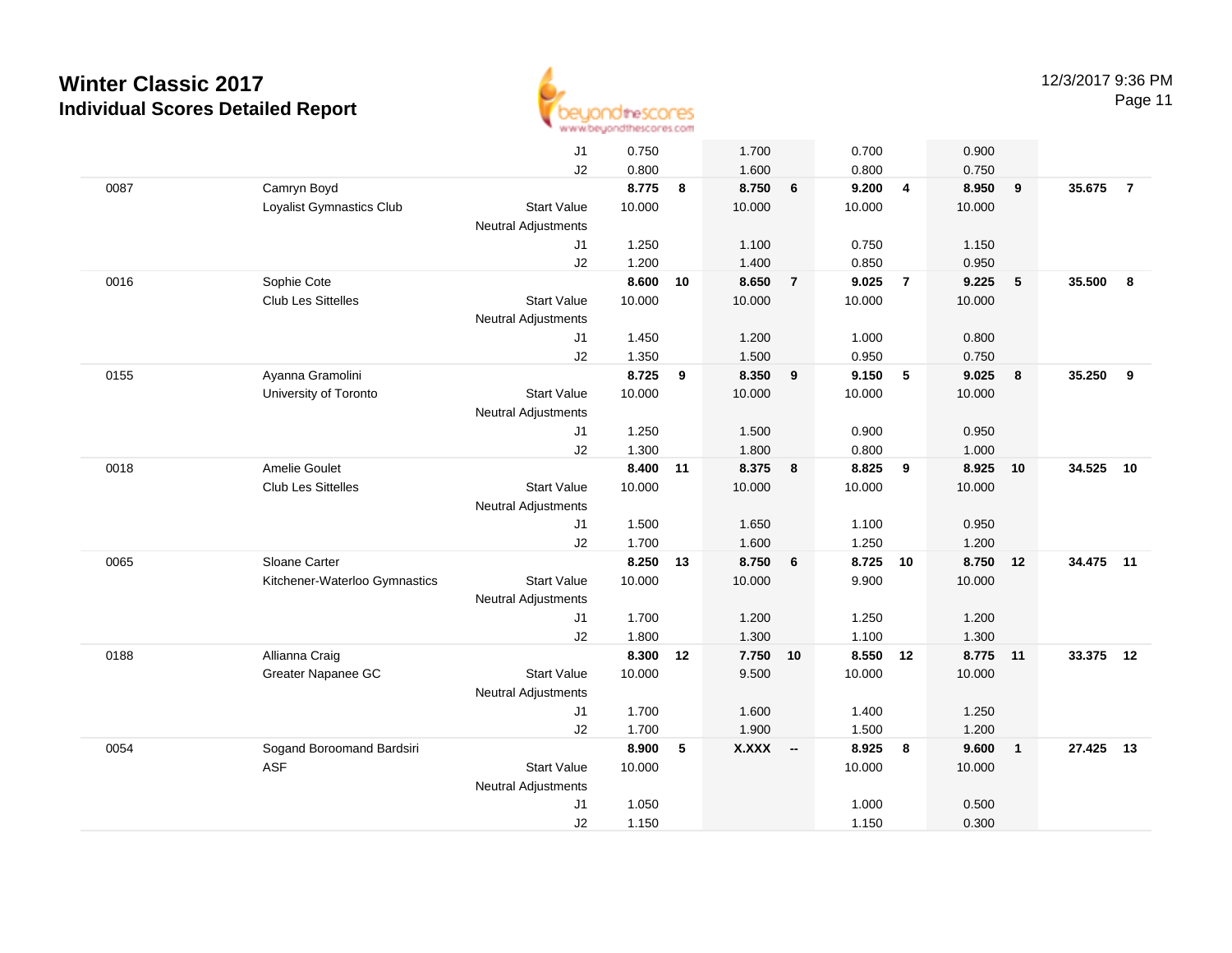



#### **Level 6 age 14 A**

| ID   | <b>League ID</b> | <b>Name</b>                         |                            | <b>VT</b>      | #              | <b>UB</b>      | #              | <b>BB</b>         | #              | <b>FX</b>      | #                       | AA     | #              |
|------|------------------|-------------------------------------|----------------------------|----------------|----------------|----------------|----------------|-------------------|----------------|----------------|-------------------------|--------|----------------|
| 0049 |                  | Serena Borden                       |                            | 9.400          | $\overline{2}$ | 9.200          | $\overline{1}$ | 9.700             | $\mathbf{3}$   | 9.450          | $\overline{\mathbf{4}}$ | 37.750 | $\mathbf{1}$   |
|      |                  | Kawartha Gymnastics                 | <b>Start Value</b>         | 10.000         |                | 10.000         |                | 10.000            |                | 10.000         |                         |        |                |
|      |                  |                                     | <b>Neutral Adjustments</b> |                |                |                |                |                   |                |                |                         |        |                |
|      |                  |                                     | J1                         | 0.700          |                | 0.900          |                | 0.350             |                | 0.550          |                         |        |                |
|      |                  |                                     | J2                         | 0.500          |                | 0.700          |                | 0.250             |                | 0.550          |                         |        |                |
| 0076 |                  | Alia Salau                          |                            | 9.450          | $\mathbf{1}$   | 9.000          | $\overline{4}$ | 8.850             | 12             | 9.550          | $\overline{2}$          | 36.850 | $\overline{2}$ |
|      |                  | Birchmount                          | <b>Start Value</b>         | 10.000         |                | 10.000         |                | 10.000            |                | 10.000         |                         |        |                |
|      |                  |                                     | <b>Neutral Adjustments</b> |                |                |                |                |                   |                |                |                         |        |                |
|      |                  |                                     | J1                         | 0.600          |                | 0.900          |                | 1.300             |                | 0.450          |                         |        |                |
|      |                  |                                     | J2                         | 0.500          |                | 1.100          |                | 1.000             |                | 0.450          |                         |        |                |
| 0113 |                  | Sofie Oleskevich                    |                            | 8.750          | 9              | 8.575          | 8              | 9.750             | $\overline{1}$ | 9.600          | $\mathbf{1}$            | 36.675 | $\mathbf{3}$   |
|      |                  | <b>Ottawa Gymnastics Centre</b>     | <b>Start Value</b>         | 10.000         |                | 10.000         |                | 10.000            |                | 10.000         |                         |        |                |
|      |                  |                                     | <b>Neutral Adjustments</b> |                |                |                |                |                   |                |                |                         |        |                |
|      |                  |                                     | J1                         | 1.300          |                | 1.350          |                | 0.300             |                | 0.400          |                         |        |                |
|      |                  |                                     | J2                         | 1.200          |                | 1.500          |                | 0.200             |                | 0.400          |                         |        |                |
| 0122 |                  | Sienna White                        |                            | 9.050          | 6              | 9.175          | $\overline{2}$ | 9.075 11          |                | 9.375          | $\overline{7}$          | 36.675 | $\mathbf{3}$   |
|      |                  | <b>Ottawa Gymnastics Centre</b>     | <b>Start Value</b>         | 10.000         |                | 10.000         |                | 10.000            |                | 10.000         |                         |        |                |
|      |                  |                                     | <b>Neutral Adjustments</b> |                |                |                |                |                   |                |                |                         |        |                |
|      |                  |                                     | J1                         | 1.100          |                | 0.750          |                | 0.850             |                | 0.550          |                         |        |                |
| 0241 |                  | Athena Cassano                      | J2                         | 0.800<br>9.450 | $\mathbf{1}$   | 0.900<br>8.500 | 10             | 1.000<br>9.075 11 |                | 0.700<br>9.425 | 5                       | 36.450 | $\overline{4}$ |
|      |                  | Woodbridge Academy of               | <b>Start Value</b>         | 10.000         |                | 10.000         |                | 10.000            |                | 10.000         |                         |        |                |
|      |                  | Gymnastics                          |                            |                |                |                |                |                   |                |                |                         |        |                |
|      |                  |                                     | <b>Neutral Adjustments</b> |                |                |                |                |                   |                |                |                         |        |                |
|      |                  |                                     | J <sub>1</sub>             | 0.500          |                | 1.500          |                | 1.000             |                | 0.500          |                         |        |                |
|      |                  |                                     | J2                         | 0.600          |                | 1.500          |                | 0.850             |                | 0.650          |                         |        |                |
| 0075 |                  | Olivia Sawler                       |                            | 9.075          | 5              | 8.550          | 9              | 9.300             | 6              | 9.425          | 5                       | 36.350 | 5              |
|      |                  | <b>Birchmount</b>                   | <b>Start Value</b>         | 10.000         |                | 10.000         |                | 10.000            |                | 10.000         |                         |        |                |
|      |                  |                                     | <b>Neutral Adjustments</b> |                |                |                |                |                   |                |                |                         |        |                |
|      |                  |                                     | J1                         | 0.800          |                | 1.400          |                | 0.800             |                | 0.550          |                         |        |                |
|      |                  |                                     | J2                         | 1.050          |                | 1.500          |                | 0.600             |                | 0.600          |                         |        |                |
| 0246 |                  | Emily Rose Padula                   |                            | 8.700          | 10             | 8.725          | $\overline{7}$ | 9.275             | $\overline{7}$ | 9.425          | 5                       | 36.125 | 6              |
|      |                  | Woodbridge Academy of<br>Gymnastics | <b>Start Value</b>         | 10.000         |                | 10.000         |                | 10.000            |                | 10.000         |                         |        |                |
|      |                  |                                     | <b>Neutral Adjustments</b> |                |                |                |                |                   |                |                |                         |        |                |
|      |                  |                                     | J1                         | 1.150          |                | 1.300          |                | 0.650             |                | 0.650          |                         |        |                |
|      |                  |                                     | J2                         | 1.450          |                | 1.250          |                | 0.800             |                | 0.500          |                         |        |                |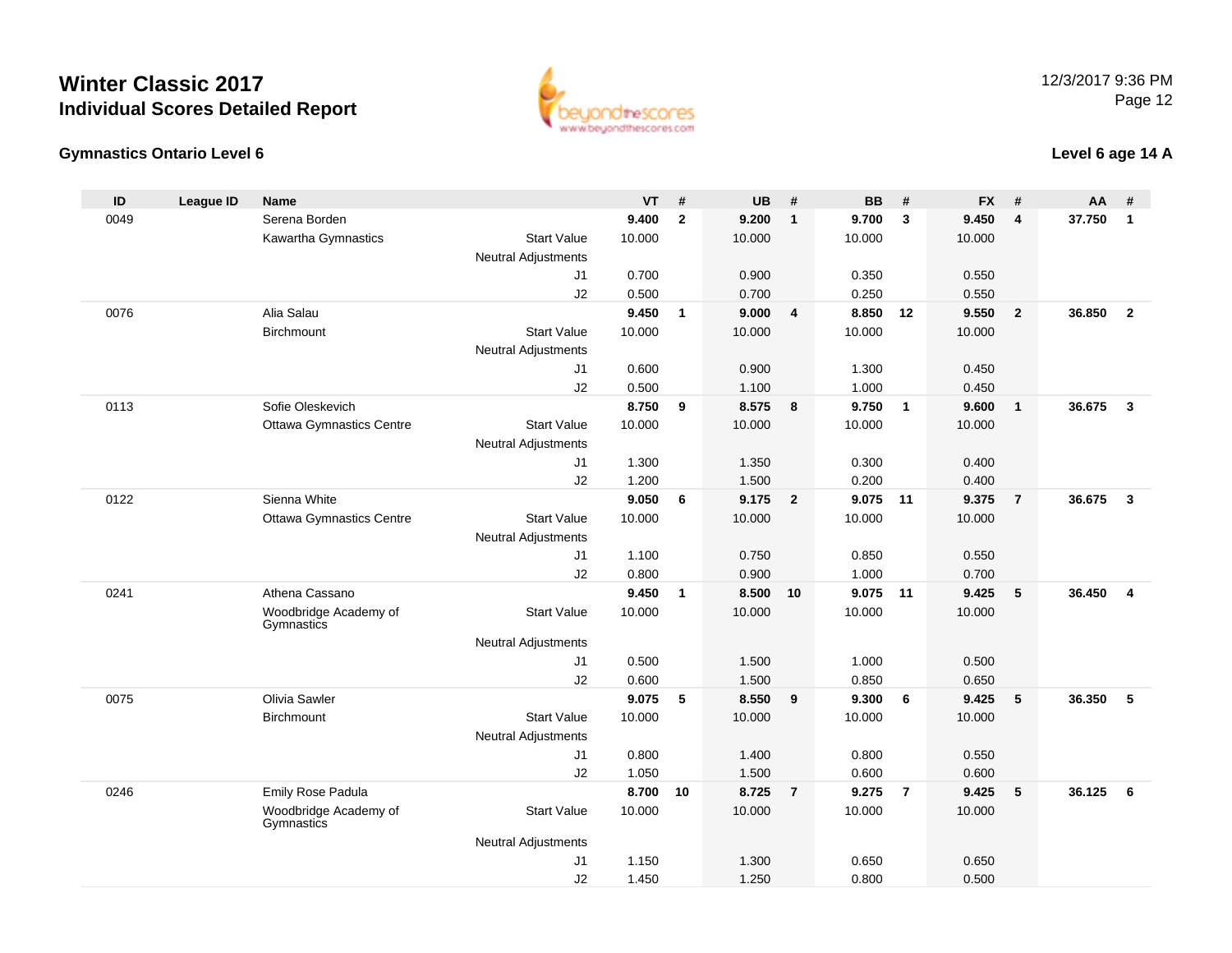

Page 13

| 0097 | Cloe Bruce                          |                            | 9.125          | 4              | 8.775          | 6              | 8.725          | - 13           | 9.475          | 3              | 36.100 | $\overline{7}$ |
|------|-------------------------------------|----------------------------|----------------|----------------|----------------|----------------|----------------|----------------|----------------|----------------|--------|----------------|
|      | <b>Ottawa Gymnastics Centre</b>     | <b>Start Value</b>         | 10.000         |                | 10.000         |                | 10.000         |                | 10.000         |                |        |                |
|      |                                     | <b>Neutral Adjustments</b> |                |                |                |                |                |                |                |                |        |                |
|      |                                     | J1<br>J2                   | 1.050<br>0.700 |                | 1.200<br>1.250 |                | 1.350<br>1.200 |                | 0.550<br>0.500 |                |        |                |
| 0112 | Mei Mei Milanovic                   |                            | 9.350          | $\mathbf{3}$   | 8.200          | 13             | 9.225          | 8              | 9.300          | 8              | 36.075 | 8              |
|      | <b>Ottawa Gymnastics Centre</b>     | <b>Start Value</b>         | 10.000         |                | 10.000         |                | 10.000         |                | 10.000         |                |        |                |
|      |                                     | <b>Neutral Adjustments</b> |                |                |                |                |                |                |                |                |        |                |
|      |                                     | J1                         | 0.500          |                | 1.700          |                | 0.850          |                | 0.700          |                |        |                |
|      |                                     | J2                         | 0.800          |                | 1.900          |                | 0.700          |                | 0.700          |                |        |                |
| 0250 | Katie Kotsopoulos                   |                            | 8.800          | 8              | 8.850          | 5              | 9.075          | 11             | 9.225          | 9              | 35.950 | 9              |
|      | Woodbridge Academy of<br>Gymnastics | <b>Start Value</b>         | 10.000         |                | 10.000         |                | 9.900          |                | 10.000         |                |        |                |
|      |                                     | <b>Neutral Adjustments</b> |                |                |                |                |                |                |                |                |        |                |
|      |                                     | J1                         | 1.100          |                | 1.200          |                | 0.900          |                | 0.800          |                |        |                |
|      |                                     | J2                         | 1.300          |                | 1.100          |                | 0.750          |                | 0.750          |                |        |                |
| 0066 | Aurora Rueffer                      |                            | 9.050          | 6              | 8.075 14       |                | 9.325          | 5              | 9.375          | $\overline{7}$ | 35.825 | 10             |
|      | Kitchener-Waterloo Gymnastics       | <b>Start Value</b>         | 10.000         |                | 10.000         |                | 10.000         |                | 10.000         |                |        |                |
|      |                                     | <b>Neutral Adjustments</b> |                |                |                |                |                |                |                |                |        |                |
|      |                                     | J1                         | 1.100<br>0.800 |                | 2.000<br>1.850 |                | 0.750<br>0.600 |                | 0.550<br>0.700 |                |        |                |
| 0242 | Olivia Monardo                      | J2                         | 8.800          | 8              | 8.425          | 11             | 9.100          | 10             | 9.375          | 7              | 35.700 | 11             |
|      | Woodbridge Academy of               | <b>Start Value</b>         | 10.000         |                | 10.000         |                | 10.000         |                | 10.000         |                |        |                |
|      | Gymnastics                          |                            |                |                |                |                |                |                |                |                |        |                |
|      |                                     | <b>Neutral Adjustments</b> |                |                |                |                |                |                |                |                |        |                |
|      |                                     | J1                         | 1.150          |                | 1.650          |                | 0.950          |                | 0.600          |                |        |                |
|      |                                     | J2                         | 1.250          |                | 1.500          |                | 0.850          |                | 0.650          |                |        |                |
| 0251 | Enaya Hamdan                        |                            | 8.900          | $\overline{7}$ | 8.400          | 12             | 8.450          | 15             | 9.450          | 4              | 35.200 | 12             |
|      | Woodbridge Academy of<br>Gymnastics | <b>Start Value</b>         | 10.000         |                | 10.000         |                | 10.000         |                | 10.000         |                |        |                |
|      |                                     | <b>Neutral Adjustments</b> |                |                |                |                |                |                |                |                |        |                |
|      |                                     | J1                         | 1.000          |                | 1.600          |                | 1.450          |                | 0.600          |                |        |                |
|      |                                     | J2                         | 1.200          |                | 1.600          |                | 1.650          |                | 0.500          |                |        |                |
| 0247 | Katie Hughes                        |                            | 8.275          | 12             | 8.725          | $\overline{7}$ | 9.350          | $\overline{4}$ | 8.600          | 12             | 34.950 | 13             |
|      | Woodbridge Academy of<br>Gymnastics | <b>Start Value</b>         | 10.000         |                | 10.000         |                | 10.000         |                | 9.500          |                |        |                |
|      |                                     | <b>Neutral Adjustments</b> |                |                |                |                |                |                |                |                |        |                |
|      |                                     | J1                         | 1.700          |                | 1.300          |                | 0.700          |                | 0.950          |                |        |                |
|      |                                     | J2                         | 1.750          |                | 1.250          |                | 0.600          |                | 0.850          |                |        |                |
| 0003 | avery maxam                         |                            | 8.750          | 9              | 8.200          | 13             | 9.200          | 9              | 8.675          | 11             | 34.825 | 14             |
|      | Cornwall Gymnastics club            | <b>Start Value</b>         | 10.000         |                | 10.000         |                | 10.000         |                | 10.000         |                |        |                |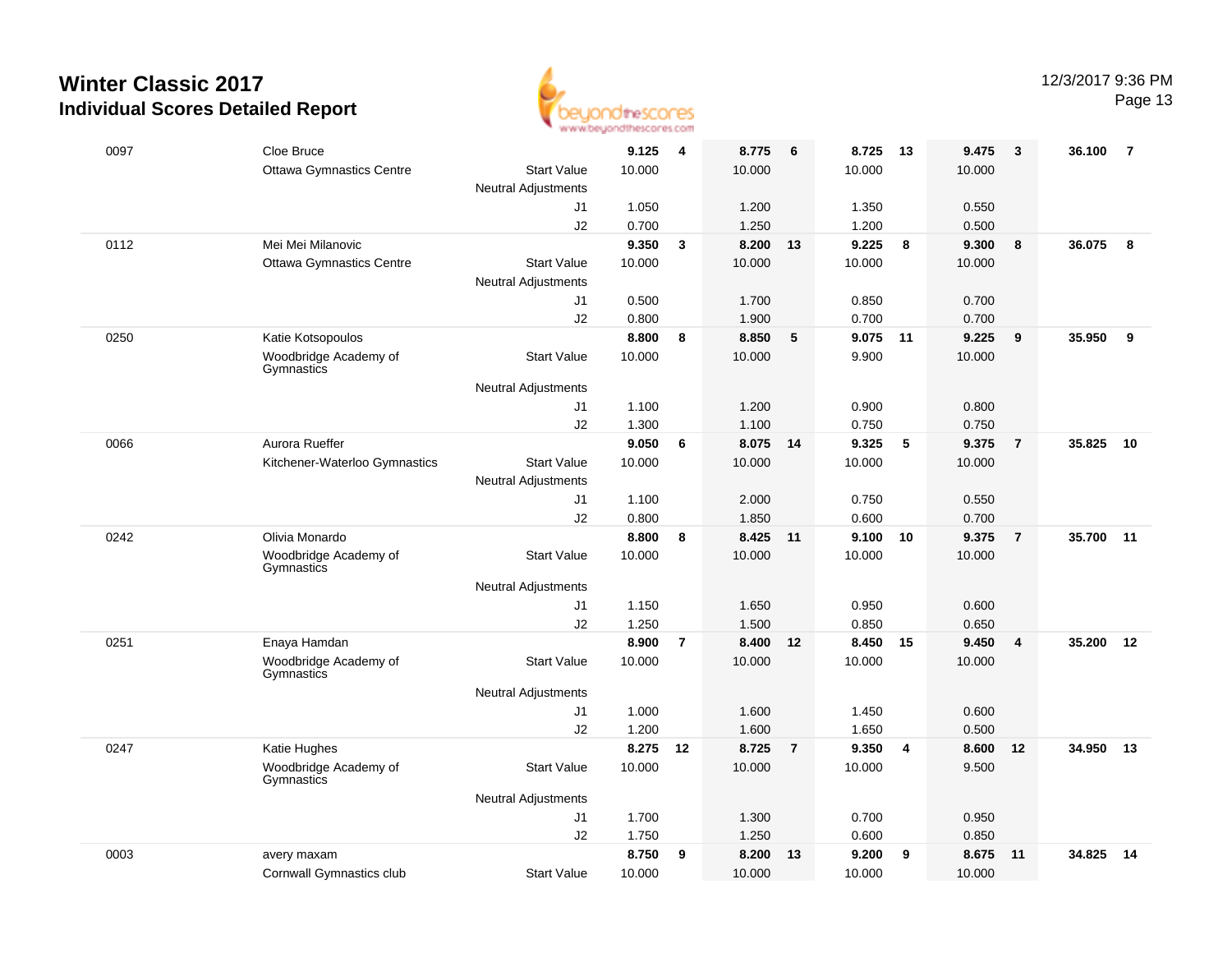

|      |                               | <b>Neutral Adjustments</b> |              |                          |          |              |        |                         |        |     |           |    |
|------|-------------------------------|----------------------------|--------------|--------------------------|----------|--------------|--------|-------------------------|--------|-----|-----------|----|
|      |                               | J1                         | 1.200        |                          | 1.800    |              | 0.800  |                         | 1.350  |     |           |    |
|      |                               | J2                         | 1.300        |                          | 1.800    |              | 0.800  |                         | 1.300  |     |           |    |
| 0059 | Meghan Atkins                 |                            | 8.575        | 11                       | 7.700 15 |              | 8.700  | 14                      | 8.850  | 10  | 33.825    | 15 |
|      | Kitchener-Waterloo Gymnastics | <b>Start Value</b>         | 10.000       |                          | 10.000   |              | 10.000 |                         | 10.000 |     |           |    |
|      |                               | <b>Neutral Adjustments</b> |              |                          |          |              |        |                         |        |     |           |    |
|      |                               | J1                         | 1.450        |                          | 2.400    |              | 1.400  |                         | 1.150  |     |           |    |
|      |                               | J2                         | 1.400        |                          | 2.200    |              | 1.200  |                         | 1.150  |     |           |    |
| 0006 | Ella Lalonde                  |                            | 8.175        | 13                       | 7.700 15 |              | 8.400  | 16                      | 9.400  | 6   | 33.675    | 16 |
|      | Cornwall Gymnastics club      | <b>Start Value</b>         | 10.000       |                          | 10.000   |              | 9.900  |                         | 10.000 |     |           |    |
|      |                               | <b>Neutral Adjustments</b> |              |                          |          |              |        |                         |        |     |           |    |
|      |                               | J1                         | 1.850        |                          | 2.200    |              | 1.600  |                         | 0.600  |     |           |    |
|      |                               | J2                         | 1.800        |                          | 2.400    |              | 1.400  |                         | 0.600  |     |           |    |
| 0058 | Diana Mohan                   |                            | <b>X.XXX</b> | $\overline{\phantom{a}}$ | 9.025    | $\mathbf{3}$ | 9.725  | $\overline{\mathbf{2}}$ | 9.300  | - 8 | 28.050 17 |    |
|      | Kitchener-Waterloo Gymnastics | <b>Start Value</b>         |              |                          | 10.000   |              | 10.000 |                         | 10.000 |     |           |    |
|      |                               | <b>Neutral Adjustments</b> |              |                          |          |              |        |                         |        |     |           |    |
|      |                               | J1                         |              |                          | 1.000    |              | 0.300  |                         | 0.750  |     |           |    |
|      |                               | J2                         |              |                          | 0.950    |              | 0.250  |                         | 0.650  |     |           |    |

#### **Gymnastics Ontario Level 6**

| ID   | League ID | Name                             |                            | <b>VT</b> | -#             | <b>UB</b> | #                       | <b>BB</b> | #           | <b>FX</b> | # | $AA$ # |                |
|------|-----------|----------------------------------|----------------------------|-----------|----------------|-----------|-------------------------|-----------|-------------|-----------|---|--------|----------------|
| 0229 |           | Julia Tie Ten Quee               |                            | 9.000     | 9              | 9.525     | -1                      | 9.650     | 4           | 9.475     | 3 | 37.650 | -1             |
|      |           | Gemini Gymnastics                | <b>Start Value</b>         | 10.000    |                | 10.000    |                         | 10.000    |             | 10.000    |   |        |                |
|      |           |                                  | <b>Neutral Adjustments</b> |           |                |           |                         |           |             |           |   |        |                |
|      |           |                                  | J1                         | 1.000     |                | 0.450     |                         | 0.300     |             | 0.500     |   |        |                |
|      |           |                                  | J2                         | 1.000     |                | 0.500     |                         | 0.400     |             | 0.550     |   |        |                |
| 0222 |           | Mackenzie Lepp                   |                            | 9.300     | 5              | 9.050     | $\overline{\mathbf{2}}$ | 9.775     | $\mathbf 1$ | 9.375     | 4 | 37.500 | $\overline{2}$ |
|      |           | Gemini Gymnastics                | <b>Start Value</b>         | 10.000    |                | 10.000    |                         | 10.000    |             | 10.000    |   |        |                |
|      |           |                                  | <b>Neutral Adjustments</b> |           |                |           |                         |           |             |           |   |        |                |
|      |           |                                  | J1                         | 0.600     |                | 1.000     |                         | 0.250     |             | 0.600     |   |        |                |
|      |           |                                  | J2                         | 0.800     |                | 0.900     |                         | 0.200     |             | 0.650     |   |        |                |
| 0135 |           | Sophie Fudge                     |                            | 9.375     | -4             | 9.000     | - 3                     | 9.550     | 6           | 9.350     | 5 | 37.275 | 3              |
|      |           | <b>Pickering Athletic Centre</b> | <b>Start Value</b>         | 10.000    |                | 10.000    |                         | 10.000    |             | 10.000    |   |        |                |
|      |           |                                  | Neutral Adjustments        |           |                |           |                         |           |             |           |   |        |                |
|      |           |                                  | J1                         | 0.700     |                | 1.000     |                         | 0.400     |             | 0.600     |   |        |                |
|      |           |                                  | J2                         | 0.550     |                | 1.000     |                         | 0.500     |             | 0.700     |   |        |                |
| 0092 |           | Miri Lambert                     |                            | 9.750     | $\overline{1}$ | 8.675     | - 6                     | 9.600     | 5           | 9.175     | 8 | 37.200 | 4              |
|      |           | Loyalist Gymnastics Club         | <b>Start Value</b>         | 10.000    |                | 10.000    |                         | 10.000    |             | 10.000    |   |        |                |

**Level 6 age 14 B**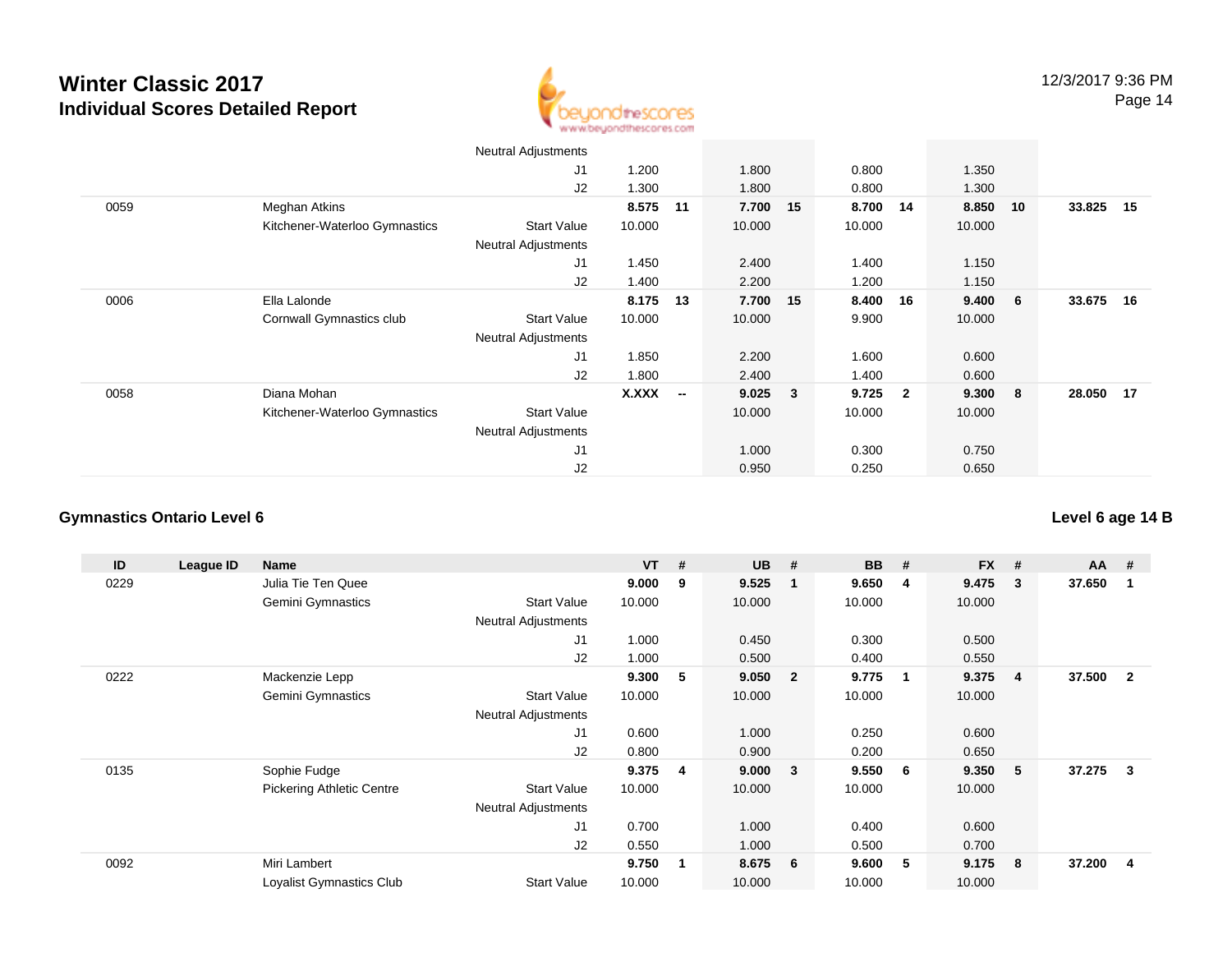

|      |                                  | <b>Neutral Adjustments</b> |        |              |        |                |        |                         |        |                |           |                |
|------|----------------------------------|----------------------------|--------|--------------|--------|----------------|--------|-------------------------|--------|----------------|-----------|----------------|
|      |                                  | J1                         | 0.300  |              | 1.250  |                | 0.500  |                         | 0.950  |                |           |                |
|      |                                  | J2                         | 0.200  |              | 1.400  |                | 0.300  |                         | 0.700  |                |           |                |
| 0136 | Jade Symes                       |                            | 9.300  | $\sqrt{5}$   | 8.400  | 11             | 9.725  | $\overline{2}$          | 9.600  | $\overline{1}$ | 37.025    | 5              |
|      | <b>Pickering Athletic Centre</b> | <b>Start Value</b>         | 10.000 |              | 10.000 |                | 10.000 |                         | 10.000 |                |           |                |
|      |                                  | <b>Neutral Adjustments</b> |        |              |        |                |        |                         |        |                |           |                |
|      |                                  | J1                         | 0.800  |              | 1.500  |                | 0.350  |                         | 0.450  |                |           |                |
|      |                                  | J2                         | 0.600  |              | 1.700  |                | 0.200  |                         | 0.350  |                |           |                |
| 0227 | <b>Sydney Straat</b>             |                            | 8.950  | 11           | 8.850  | $\overline{4}$ | 9.675  | $\overline{\mathbf{3}}$ | 9.100  | 10             | 36.575    | 6              |
|      | Gemini Gymnastics                | <b>Start Value</b>         | 10.000 |              | 10.000 |                | 10.000 |                         | 10.000 |                |           |                |
|      |                                  | <b>Neutral Adjustments</b> |        |              |        |                |        |                         |        |                |           |                |
|      |                                  | J1                         | 0.900  |              | 1.200  |                | 0.350  |                         | 0.900  |                |           |                |
|      |                                  | J2                         | 1.200  |              | 1.100  |                | 0.300  |                         | 0.900  |                |           |                |
| 0132 | Kendall Bird                     |                            | 9.550  | $\mathbf{3}$ | 8.300  | 12             | 9.275  | $\overline{7}$          | 9.300  | 6              | 36.425    | $\overline{7}$ |
|      | <b>Pickering Athletic Centre</b> | <b>Start Value</b>         | 10.000 |              | 10.000 |                | 10.000 |                         | 10.000 |                |           |                |
|      |                                  | <b>Neutral Adjustments</b> |        |              |        |                |        |                         |        |                |           |                |
|      |                                  | J1                         | 0.400  |              | 1.700  |                | 0.750  |                         | 0.800  |                |           |                |
|      |                                  | J2                         | 0.500  |              | 1.700  |                | 0.700  |                         | 0.600  |                |           |                |
| 0138 | Mya Murphy                       |                            | 8.750  | 14           | 8.425  | 10             | 9.675  | $\mathbf{3}$            | 9.150  | 9              | 36.000    | 8              |
|      | <b>Pickering Athletic Centre</b> | <b>Start Value</b>         | 10.000 |              | 10.000 |                | 10.000 |                         | 10.000 |                |           |                |
|      |                                  | <b>Neutral Adjustments</b> |        |              |        |                |        |                         |        |                |           |                |
|      |                                  | J1                         | 1.300  |              | 1.500  |                | 0.350  |                         | 0.850  |                |           |                |
|      |                                  | J2                         | 1.200  |              | 1.650  |                | 0.300  |                         | 0.850  |                |           |                |
| 0089 | Elise Voskamp                    |                            | 9.625  | $\mathbf{2}$ | 8.050  | 16             | 8.975  | 10                      | 9.300  | 6              | 35.950    | 9              |
|      | Loyalist Gymnastics Club         | <b>Start Value</b>         | 10.000 |              | 10.000 |                | 10.000 |                         | 10.000 |                |           |                |
|      |                                  | <b>Neutral Adjustments</b> |        |              |        |                |        |                         |        |                |           |                |
|      |                                  | J1                         | 0.400  |              | 2.000  |                | 0.950  |                         | 0.750  |                |           |                |
|      |                                  | J2                         | 0.350  |              | 1.900  |                | 1.100  |                         | 0.650  |                |           |                |
| 0232 | Cassidy Richards                 |                            | 9.175  | 6            | 8.400  | 11             | 9.200  | 8                       | 9.000  | 11             | 35.775 10 |                |
|      | <b>Grand River Gymmies</b>       | <b>Start Value</b>         | 10.000 |              | 10.000 |                | 10.000 |                         | 10.000 |                |           |                |
|      |                                  | <b>Neutral Adjustments</b> |        |              |        |                |        |                         |        |                |           |                |
|      |                                  | J1                         | 0.900  |              | 1.550  |                | 0.850  |                         | 1.050  |                |           |                |
|      |                                  | J2                         | 0.750  |              | 1.650  |                | 0.750  |                         | 0.950  |                |           |                |
| 0011 | Kaitlyn Ross                     |                            | 8.750  | 14           | 8.750  | 5              | 9.125  | 9                       | 8.975  | 12             | 35.600    | 11             |
|      | Club Les Sittelles               | <b>Start Value</b>         | 10.000 |              | 10.000 |                | 10.000 |                         | 10.000 |                |           |                |
|      |                                  | <b>Neutral Adjustments</b> |        |              |        |                |        |                         |        |                |           |                |
|      |                                  | J1                         | 1.300  |              | 1.200  |                | 0.850  |                         | 1.000  |                |           |                |
|      |                                  | J2                         | 1.200  |              | 1.300  |                | 0.900  |                         | 1.050  |                |           |                |
| 0152 | Matilda Walker                   |                            | 8.975  | 10           | 8.525  | 8              | 8.800  | 11                      | 9.300  | 6              | 35.600    | 11             |
|      | University of Toronto            | <b>Start Value</b>         | 10.000 |              | 10.000 |                | 10.000 |                         | 10.000 |                |           |                |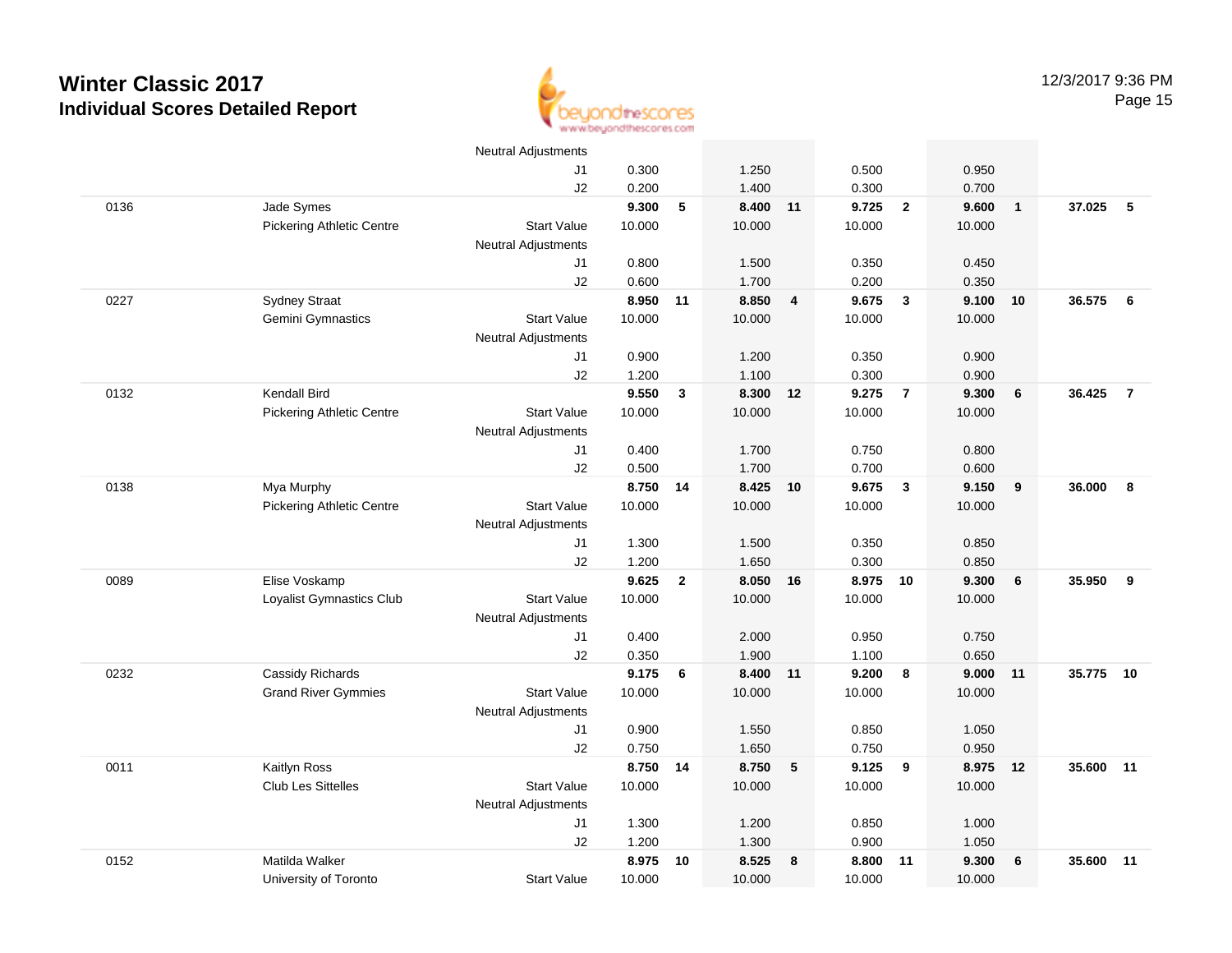

|      |                                   | <b>Neutral Adjustments</b> |          |                |          |                |              |                          |              |                          |        |    |
|------|-----------------------------------|----------------------------|----------|----------------|----------|----------------|--------------|--------------------------|--------------|--------------------------|--------|----|
|      |                                   | J1                         | 0.900    |                | 1.450    |                | 1.400        |                          | 0.750        |                          |        |    |
|      |                                   | J2                         | 1.150    |                | 1.500    |                | 1.000        |                          | 0.650        |                          |        |    |
| 0189 | Abby Boyd                         |                            | 8.875    | 13             | 8.550    | $\overline{7}$ | 8.600 14     |                          | 9.525        | $\overline{2}$           | 35.550 | 12 |
|      | Greater Napanee GC                | <b>Start Value</b>         | 10.000   |                | 10.000   |                | 10.000       |                          | 10.000       |                          |        |    |
|      |                                   | <b>Neutral Adjustments</b> |          |                |          |                |              |                          |              |                          |        |    |
|      |                                   | J1                         | 1.000    |                | 1.500    |                | 1.400        |                          | 0.500        |                          |        |    |
|      |                                   | J2                         | 1.250    |                | 1.400    |                | 1.400        |                          | 0.450        |                          |        |    |
| 0185 | Aleyah Seale                      |                            | 8.525    | 17             | 8.250    | 13             | 9.125        | - 9                      | 9.100        | 10                       | 35.000 | 13 |
|      | Greater Napanee GC                | <b>Start Value</b>         | 10.000   |                | 10.000   |                | 10.000       |                          | 10.000       |                          |        |    |
|      |                                   | <b>Neutral Adjustments</b> |          |                |          |                |              |                          |              |                          |        |    |
|      |                                   | J1                         | 1.500    |                | 1.650    |                | 0.750        |                          | 1.000        |                          |        |    |
|      |                                   | J2                         | 1.450    |                | 1.850    |                | 1.000        |                          | 0.800        |                          |        |    |
| 0034 | Ella Bulley                       |                            | 8.425 18 |                | 8.450    | 9              | 8.750 12     |                          | 9.225        | $\overline{7}$           | 34.850 | 14 |
|      | <b>TGI</b>                        | <b>Start Value</b>         | 10.000   |                | 10.000   |                | 10.000       |                          | 10.000       |                          |        |    |
|      |                                   | <b>Neutral Adjustments</b> |          |                |          |                |              |                          |              |                          |        |    |
|      |                                   | J1                         | 1.600    |                | 1.600    |                | 1.400        |                          | 0.800        |                          |        |    |
|      |                                   | J2                         | 1.550    |                | 1.500    |                | 1.100        |                          | 0.750        |                          |        |    |
| 0024 | Mia Martinson                     |                            | 9.125    | 8              | 8.425    | 10             | 7.650        | 17                       | 9.175        | 8                        | 34.375 | 15 |
|      | Vaughan Gymnastics Club           | <b>Start Value</b>         | 10.000   |                | 10.000   |                | 9.300        |                          | 10.000       |                          |        |    |
|      |                                   | <b>Neutral Adjustments</b> |          |                |          |                |              |                          |              |                          |        |    |
|      |                                   | J1                         | 0.700    |                | 1.550    |                | 1.800        |                          | 0.900        |                          |        |    |
|      |                                   | J2                         | 1.050    |                | 1.600    |                | 1.500        |                          | 0.750        |                          |        |    |
| 0027 | Brynn Larkin                      |                            | 9.150    | $\overline{7}$ | 8.550    | $\overline{7}$ | 8.300        | 15                       | 8.275        | 14                       | 34.275 | 16 |
|      | <b>Chatham Inspire Gymnastics</b> | <b>Start Value</b>         | 10.000   |                | 10.000   |                | 10.000       |                          | 10.000       |                          |        |    |
|      |                                   | <b>Neutral Adjustments</b> |          |                |          |                |              |                          |              |                          |        |    |
|      |                                   | J1                         | 0.700    |                | 1.400    |                | 1.900        |                          | 1.700        |                          |        |    |
|      |                                   | J2                         | 1.000    |                | 1.500    |                | 1.500        |                          | 1.750        |                          |        |    |
| 0023 | Nicole Caravaggio                 |                            | 8.675 15 |                | 8.150 14 |                | 8.650 13     |                          | 8.750        | 13                       | 34.225 | 17 |
|      | Vaughan Gymnastics Club           | <b>Start Value</b>         | 10.000   |                | 10.000   |                | 10.000       |                          | 10.000       |                          |        |    |
|      |                                   | <b>Neutral Adjustments</b> |          |                |          |                |              |                          |              |                          |        |    |
|      |                                   | J1                         | 1.400    |                | 1.900    |                | 1.250        |                          | 1.300        |                          |        |    |
|      |                                   | J2                         | 1.250    |                | 1.800    |                | 1.450        |                          | 1.200        |                          |        |    |
| 0026 | Mattie Desjardins                 |                            | 8.625    | 16             | 8.100    | 15             | 8.125        | 16                       | 8.225        | 15                       | 33.075 | 18 |
|      | <b>Chatham Inspire Gymnastics</b> | <b>Start Value</b>         | 10.000   |                | 10.000   |                | 10.000       |                          | 10.000       |                          |        |    |
|      |                                   | <b>Neutral Adjustments</b> |          |                |          |                |              |                          |              |                          |        |    |
|      |                                   | J1                         | 1.400    |                | 1.950    |                | 2.000        |                          | 1.800        |                          |        |    |
|      |                                   | J2                         | 1.350    |                | 1.850    |                | 1.750        |                          | 1.750        |                          |        |    |
| 0154 | Jorja Garcelon                    |                            | 8.900    | 12             | 7.650    | 17             | <b>X.XXX</b> | $\overline{\phantom{a}}$ | <b>X.XXX</b> | $\overline{\phantom{a}}$ | 16.550 | 19 |
|      | University of Toronto             | <b>Start Value</b>         | 10.000   |                | 10.000   |                |              |                          |              |                          |        |    |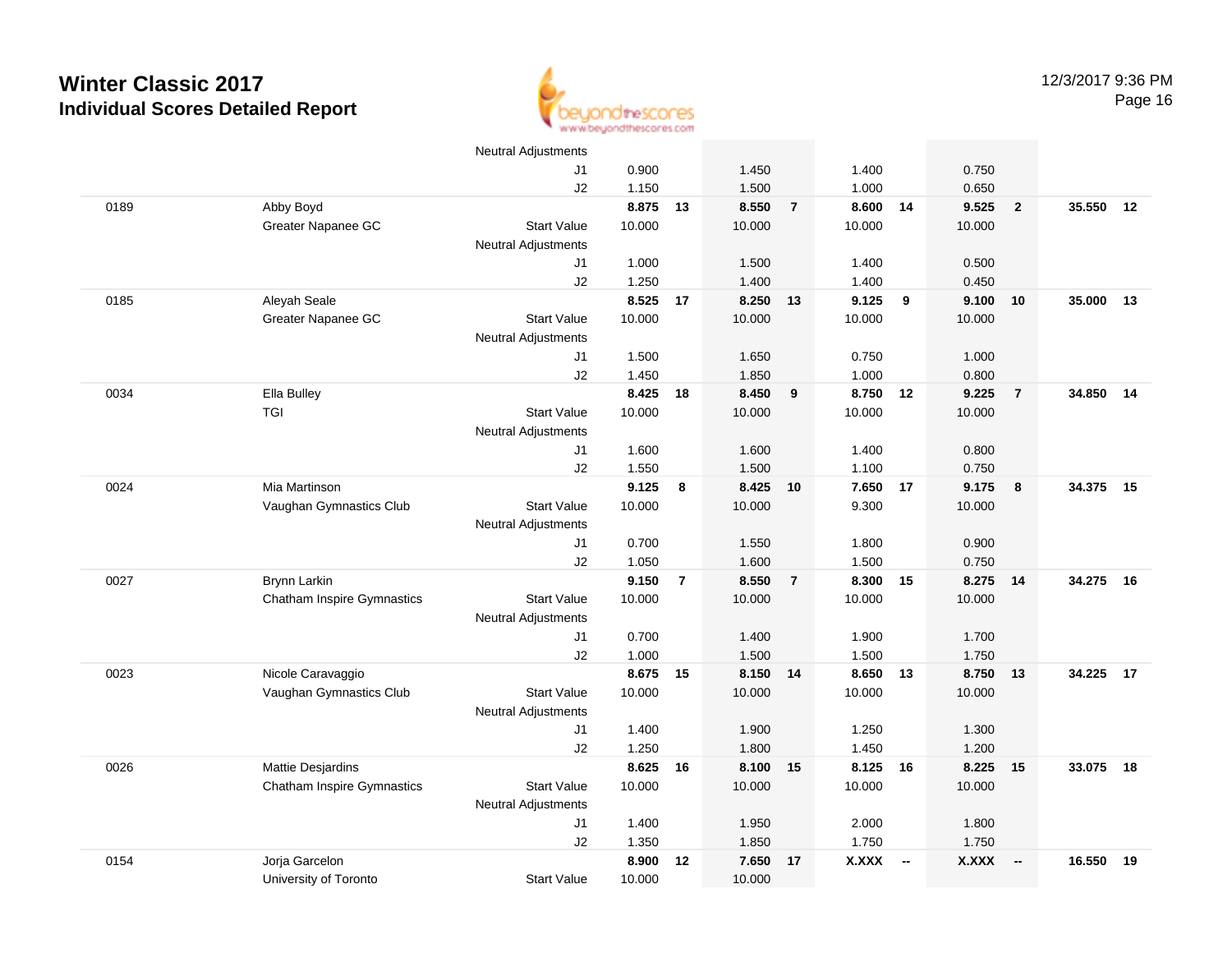

| Neutral Adjustments |       |       |  |
|---------------------|-------|-------|--|
| J1.                 | 0.900 | 2.400 |  |
| J2                  | .300  | 2.300 |  |

#### **Gymnastics Ontario Level 6**

**Level 6 age 16+ A**

| ID   | <b>League ID</b> | <b>Name</b>                     |                            | <b>VT</b> | #              | <b>UB</b> | #                       | <b>BB</b> | #                       | <b>FX</b> | #                       | AA     | #              |
|------|------------------|---------------------------------|----------------------------|-----------|----------------|-----------|-------------------------|-----------|-------------------------|-----------|-------------------------|--------|----------------|
| 0080 |                  | Arbor Rush-Wilson               |                            | 9.500     | $\mathbf{1}$   | 8.875     | $\overline{1}$          | 9.450     | $\mathbf{3}$            | 9.275     | 5                       | 37.100 | $\mathbf{1}$   |
|      |                  | <b>Birchmount</b>               | <b>Start Value</b>         | 10.000    |                | 10.000    |                         | 10.000    |                         | 10.000    |                         |        |                |
|      |                  |                                 | <b>Neutral Adjustments</b> |           |                |           |                         |           |                         |           |                         |        |                |
|      |                  |                                 | J1                         | 0.500     |                | 1.150     |                         | 0.600     |                         | 0.800     |                         |        |                |
|      |                  |                                 | J2                         | 0.500     |                | 1.100     |                         | 0.500     |                         | 0.650     |                         |        |                |
| 0081 |                  | Mia Chung                       |                            | 8.950     | 6              | 8.475     | $\overline{\mathbf{4}}$ | 9.625     | $\overline{1}$          | 9.600     | $\overline{2}$          | 36.650 | $\overline{2}$ |
|      |                  | Birchmount                      | <b>Start Value</b>         | 10.000    |                | 10.000    |                         | 10.000    |                         | 10.000    |                         |        |                |
|      |                  |                                 | Neutral Adjustments        |           |                |           |                         |           |                         |           |                         |        |                |
|      |                  |                                 | J1                         | 1.100     |                | 1.450     |                         | 0.400     |                         | 0.350     |                         |        |                |
|      |                  |                                 | J2                         | 1.000     |                | 1.600     |                         | 0.350     |                         | 0.450     |                         |        |                |
| 0084 |                  | <b>Christina Smilis</b>         |                            | 9.375     | $\mathbf{2}$   | 8.000     | 9                       | 9.450     | $\overline{\mathbf{3}}$ | 9.725     | $\mathbf{1}$            | 36.550 | $\mathbf{3}$   |
|      |                  | Birchmount                      | <b>Start Value</b>         | 10.000    |                | 10.000    |                         | 10.000    |                         | 10.000    |                         |        |                |
|      |                  |                                 | <b>Neutral Adjustments</b> |           |                |           |                         |           |                         |           |                         |        |                |
|      |                  |                                 | J1                         | 0.600     |                | 2.000     |                         | 0.600     |                         | 0.300     |                         |        |                |
|      |                  |                                 | J2                         | 0.650     |                | 2.000     |                         | 0.500     |                         | 0.250     |                         |        |                |
| 0056 |                  | <b>Grace Ditzend</b>            |                            | 8.975     | 5              | 8.325     | 5                       | 9.550     | $\overline{2}$          | 9.175     | 8                       | 36.025 | $\overline{4}$ |
|      |                  | Kitchener-Waterloo Gymnastics   | <b>Start Value</b>         | 10.000    |                | 10.000    |                         | 10.000    |                         | 10.000    |                         |        |                |
|      |                  |                                 | <b>Neutral Adjustments</b> |           |                |           |                         |           |                         |           |                         |        |                |
|      |                  |                                 | J1                         | 1.000     |                | 1.750     |                         | 0.450     |                         | 0.800     |                         |        |                |
|      |                  |                                 | J2                         | 1.050     |                | 1.600     |                         | 0.450     |                         | 0.850     |                         |        |                |
| 0096 |                  | Devon Bradley                   |                            | 8.925     | $\overline{7}$ | 8.250     | $\overline{7}$          | 9.400     | $\overline{4}$          | 9.375     | $\overline{\mathbf{4}}$ | 35.950 | 5              |
|      |                  | <b>Ottawa Gymnastics Centre</b> | <b>Start Value</b>         | 10.000    |                | 10.000    |                         | 10.000    |                         | 10.000    |                         |        |                |
|      |                  |                                 | Neutral Adjustments        |           |                |           |                         |           |                         |           |                         |        |                |
|      |                  |                                 | J1                         | 1.000     |                | 1.700     |                         | 0.700     |                         | 0.600     |                         |        |                |
|      |                  |                                 | J2                         | 1.150     |                | 1.800     |                         | 0.500     |                         | 0.650     |                         |        |                |
| 0124 |                  | <b>Hannah Zettel</b>            |                            | 9.350     | $\mathbf{3}$   | 8.500     | $\overline{\mathbf{3}}$ | 8.400     | - 9                     | 9.400     | 3                       | 35.650 | 6              |
|      |                  | <b>Ottawa Gymnastics Centre</b> | <b>Start Value</b>         | 10.000    |                | 10.000    |                         | 10.000    |                         | 10.000    |                         |        |                |
|      |                  |                                 | <b>Neutral Adjustments</b> |           |                |           |                         |           |                         |           |                         |        |                |
|      |                  |                                 | J1                         | 0.600     |                | 1.600     |                         | 1.700     |                         | 0.700     |                         |        |                |
|      |                  |                                 | J2                         | 0.700     |                | 1.400     |                         | 1.500     |                         | 0.500     |                         |        |                |
| 0099 |                  | Emma Dobson-Takoff              |                            | 9.275     | 4              | 8.300     | 6                       | 8.725     | $\overline{7}$          | 9.250     | 6                       | 35.550 | $\overline{7}$ |
|      |                  | <b>Ottawa Gymnastics Centre</b> | <b>Start Value</b>         | 10.000    |                | 10.000    |                         | 10.000    |                         | 10.000    |                         |        |                |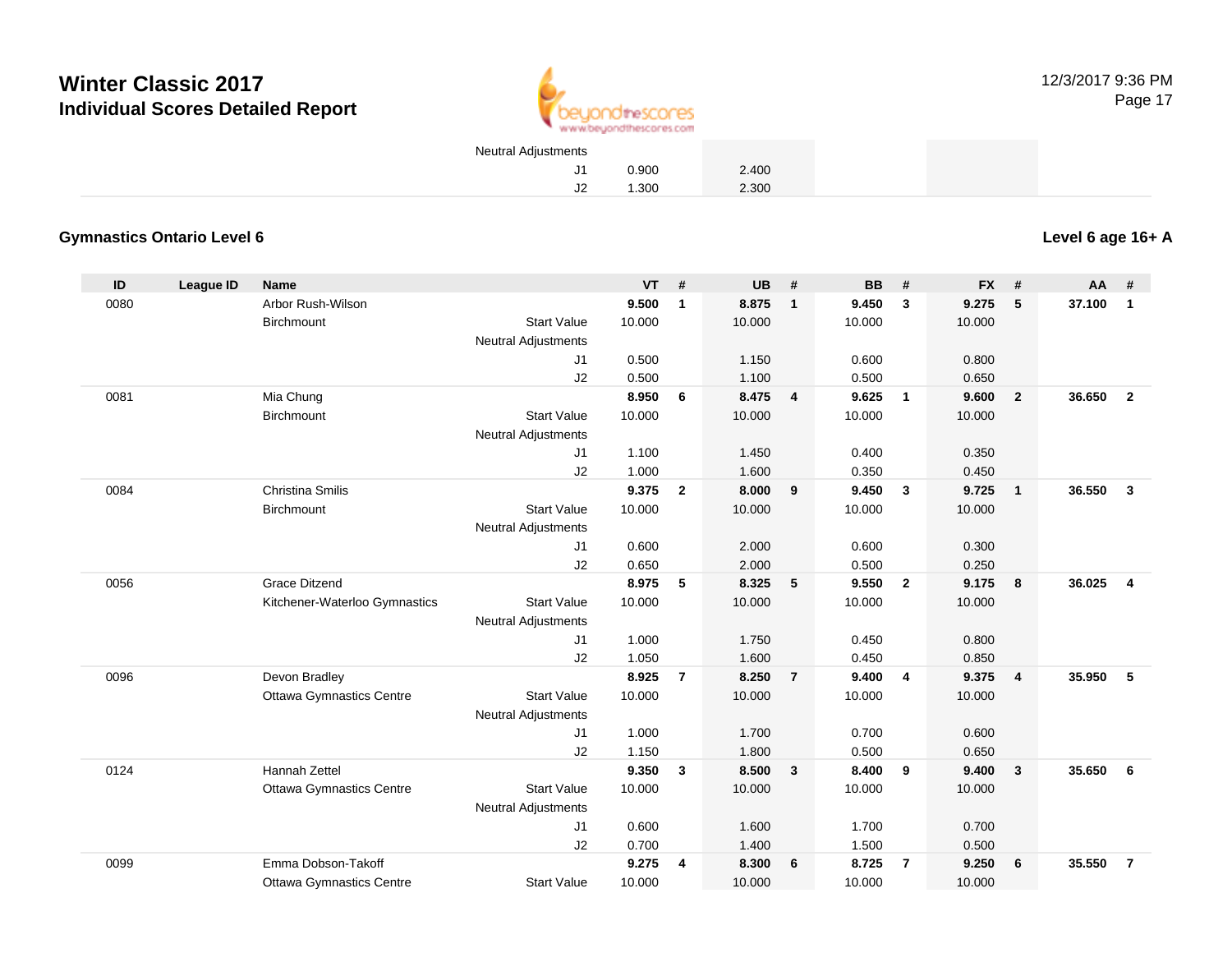

|      |                                 | <b>Neutral Adjustments</b> |        |     |        |                         |          |                |        |                |        |     |
|------|---------------------------------|----------------------------|--------|-----|--------|-------------------------|----------|----------------|--------|----------------|--------|-----|
|      |                                 | J1                         | 0.700  |     | 1.600  |                         | 1.300    |                | 0.650  |                |        |     |
|      |                                 | J2                         | 0.750  |     | 1.800  |                         | 1.250    |                | 0.850  |                |        |     |
| 0057 | Jordan Knowlton                 |                            | 8.550  | 9   | 8.700  | $\overline{\mathbf{2}}$ | 9.200    | 5              | 8.875  | 10             | 35.325 | - 8 |
|      | Kitchener-Waterloo Gymnastics   | <b>Start Value</b>         | 10.000 |     | 10.000 |                         | 10.000   |                | 10.000 |                |        |     |
|      |                                 | <b>Neutral Adjustments</b> |        |     |        |                         |          |                |        |                |        |     |
|      |                                 | J1                         | 1.300  |     | 1.250  |                         | 0.850    |                | 1.200  |                |        |     |
|      |                                 | J2                         | 1.600  |     | 1.350  |                         | 0.750    |                | 1.050  |                |        |     |
| 0094 | Jodie Applewaithe               |                            | 8.950  | - 6 | 8.125  | 8                       | 8.650    | - 8            | 9.200  | $\overline{7}$ | 34.925 | 9   |
|      | <b>Ottawa Gymnastics Centre</b> | <b>Start Value</b>         | 10.000 |     | 10.000 |                         | 10.000   |                | 10.000 |                |        |     |
|      |                                 | <b>Neutral Adjustments</b> |        |     |        |                         | $-0.100$ |                |        |                |        |     |
|      |                                 | J1                         | 1.100  |     | 1.950  |                         | 1.300    |                | 0.900  |                |        |     |
|      |                                 | J2                         | 1.000  |     | 1.800  |                         | 1.200    |                | 0.700  |                |        |     |
| 0001 | Ava Ter horst                   |                            | 8.650  | - 8 | 7.625  | 10                      | 9.175    | 6 <sup>1</sup> | 8.950  | - 9            | 34.400 | 10  |
|      | Cornwall Gymnastics club        | <b>Start Value</b>         | 10.000 |     | 10.000 |                         | 9.900    |                | 10.000 |                |        |     |
|      |                                 | <b>Neutral Adjustments</b> |        |     |        |                         |          |                |        |                |        |     |
|      |                                 | J1                         | 1.250  |     | 2.450  |                         | 0.850    |                | 1.100  |                |        |     |
|      |                                 | J2                         | 1.450  |     | 2.300  |                         | 0.600    |                | 1.000  |                |        |     |

#### **Gymnastics Ontario Level 6**

| ID   | League ID | Name                       |                            | <b>VT</b> | #              | <b>UB</b> | #           | <b>BB</b> | #              | $FX$ # |                | $AA$ # |                         |
|------|-----------|----------------------------|----------------------------|-----------|----------------|-----------|-------------|-----------|----------------|--------|----------------|--------|-------------------------|
| 0148 |           | Zoe Belen Brown            |                            | 9.225     | 3              | 8.600     | $\mathbf 1$ | 9.525     | 3              | 9.750  | 1              | 37.100 | -1                      |
|      |           | University of Toronto      | <b>Start Value</b>         | 10.000    |                | 10.000    |             | 10.000    |                | 10.000 |                |        |                         |
|      |           |                            | <b>Neutral Adjustments</b> |           |                |           |             |           |                |        |                |        |                         |
|      |           |                            | J <sub>1</sub>             | 0.800     |                | 1.500     |             | 0.450     |                | 0.300  |                |        |                         |
|      |           |                            | J2                         | 0.750     |                | 1.300     |             | 0.500     |                | 0.200  |                |        |                         |
| 0203 |           | Rachel O'Dell              |                            | 8.950     | 4              | 8.400     | 5           | 9.750     |                | 9.650  | $\overline{2}$ | 36.750 | $\overline{2}$          |
|      |           | <b>Global Gymnastics</b>   | <b>Start Value</b>         | 10.000    |                | 10.000    |             | 10.000    |                | 10.000 |                |        |                         |
|      |           |                            | <b>Neutral Adjustments</b> |           |                |           |             |           |                |        |                |        |                         |
|      |           |                            | J <sub>1</sub>             | 0.900     |                | 1.550     |             | 0.300     |                | 0.250  |                |        |                         |
|      |           |                            | J2                         | 1.200     |                | 1.650     |             | 0.200     |                | 0.450  |                |        |                         |
| 0235 |           | Grace Brindle              |                            | 9.250     | $\overline{2}$ | 8.375     | 6           | 9.150     | 6              | 9.450  | 3              | 36.225 | 3                       |
|      |           | <b>Grand River Gymmies</b> | <b>Start Value</b>         | 10.000    |                | 10.000    |             | 10.000    |                | 10.000 |                |        |                         |
|      |           |                            | <b>Neutral Adjustments</b> |           |                |           |             |           |                |        |                |        |                         |
|      |           |                            | J <sub>1</sub>             | 0.600     |                | 1.600     |             | 1.000     |                | 0.500  |                |        |                         |
|      |           |                            | J2                         | 0.900     |                | 1.650     |             | 0.700     |                | 0.600  |                |        |                         |
| 0030 |           | <b>Emily Arnold</b>        |                            | 8.925     | 5              | 8.425     | 4           | 9.575     | $\overline{2}$ | 8.975  | $\overline{7}$ | 35.900 | $\overline{\mathbf{4}}$ |
|      |           | TGI                        | <b>Start Value</b>         | 10.000    |                | 10.000    |             | 10.000    |                | 10.000 |                |        |                         |

#### **Level 6 age 16+ B**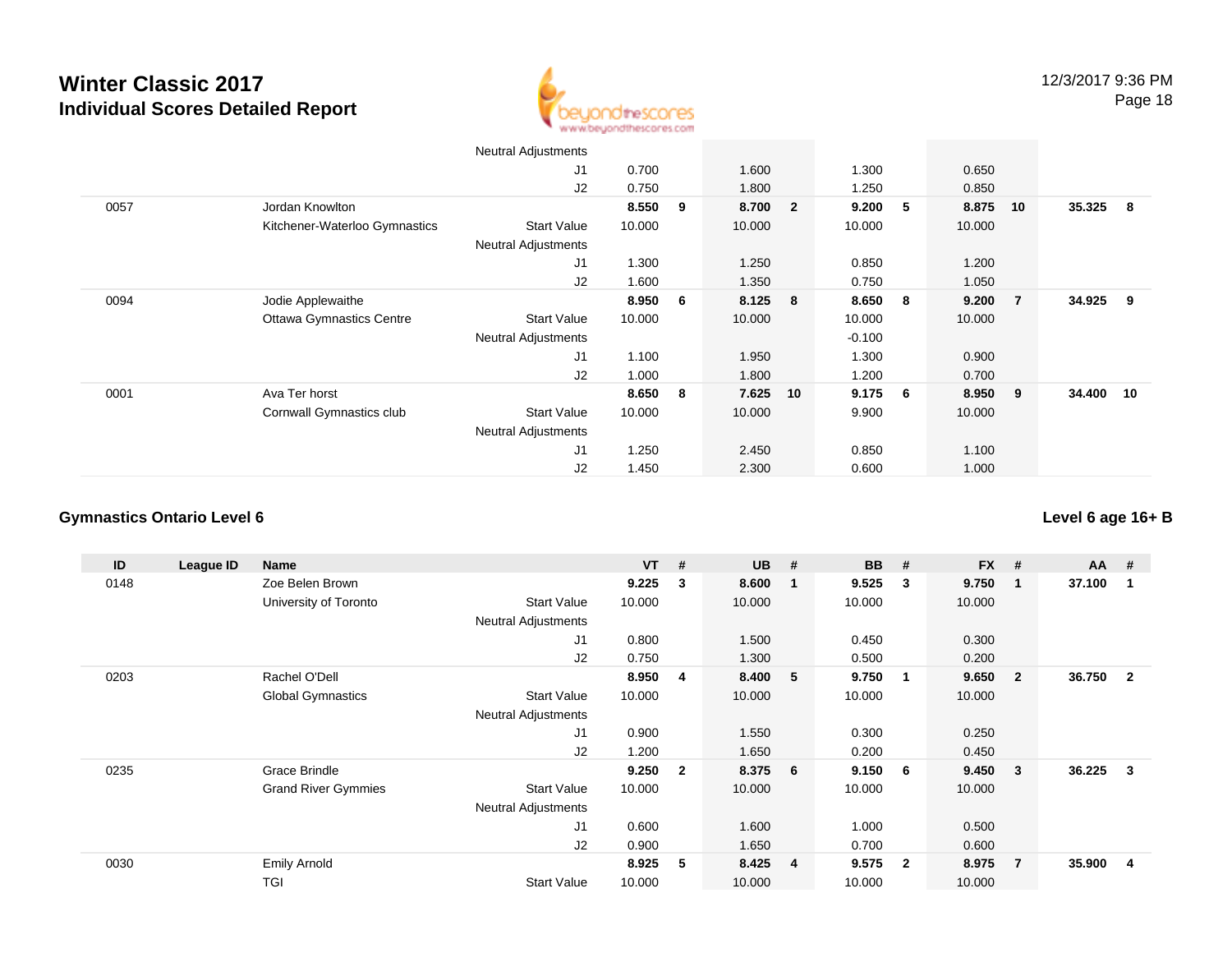

|      |                           | <b>Neutral Adjustments</b> |        |                |          |                |        |                         |        |                         |        |                |
|------|---------------------------|----------------------------|--------|----------------|----------|----------------|--------|-------------------------|--------|-------------------------|--------|----------------|
|      |                           | J1                         | 1.000  |                | 1.600    |                | 0.450  |                         | 0.950  |                         |        |                |
|      |                           | J2                         | 1.150  |                | 1.550    |                | 0.400  |                         | 1.100  |                         |        |                |
| 0010 | Maeve Dixon               |                            | 8.700  | $\overline{7}$ | 8.300    | $\overline{7}$ | 9.250  | $\overline{4}$          | 9.450  | $\mathbf{3}$            | 35.700 | 5              |
|      | Club Les Sittelles        | <b>Start Value</b>         | 10.000 |                | 10.000   |                | 10.000 |                         | 10.000 |                         |        |                |
|      |                           | <b>Neutral Adjustments</b> |        |                |          |                |        |                         |        |                         |        |                |
|      |                           | J1                         | 1.200  |                | 1.600    |                | 0.850  |                         | 0.550  |                         |        |                |
|      |                           | J2                         | 1.400  |                | 1.800    |                | 0.650  |                         | 0.550  |                         |        |                |
| 0031 | Nireen Abunahla           |                            | 8.600  | 9              | 8.450    | $\mathbf{3}$   | 9.100  | $\overline{7}$          | 9.275  | $\overline{\mathbf{4}}$ | 35.425 | 6              |
|      | <b>TGI</b>                | <b>Start Value</b>         | 10.000 |                | 10.000   |                | 10.000 |                         | 10.000 |                         |        |                |
|      |                           | <b>Neutral Adjustments</b> |        |                |          |                |        |                         |        |                         |        |                |
|      |                           | J1                         | 1.400  |                | 1.600    |                | 1.050  |                         | 0.650  |                         |        |                |
|      |                           | J2                         | 1.400  |                | 1.500    |                | 0.750  |                         | 0.800  |                         |        |                |
| 0090 | Mackenzie Baird           |                            | 8.500  | 10             | 8.100 10 |                | 9.200  | 5                       | 9.450  | $\overline{\mathbf{3}}$ | 35.250 | $\overline{7}$ |
|      | Loyalist Gymnastics Club  | <b>Start Value</b>         | 10.000 |                | 10.000   |                | 10.000 |                         | 10.000 |                         |        |                |
|      |                           | <b>Neutral Adjustments</b> |        |                |          |                |        |                         |        |                         |        |                |
|      |                           | J1                         | 1.400  |                | 1.900    |                | 0.850  |                         | 0.600  |                         |        |                |
|      |                           | J2                         | 1.600  |                | 1.900    |                | 0.750  |                         | 0.500  |                         |        |                |
| 0186 | <b>Natalie Post</b>       |                            | 9.300  | $\mathbf{1}$   | 7.850 11 |                | 9.100  | $\overline{7}$          | 9.000  | 6                       | 35.250 | $\overline{7}$ |
|      | Greater Napanee GC        | <b>Start Value</b>         | 10.000 |                | 10.000   |                | 10.000 |                         | 10.000 |                         |        |                |
|      |                           | <b>Neutral Adjustments</b> |        |                |          |                |        |                         |        |                         |        |                |
|      |                           | J <sub>1</sub>             | 0.600  |                | 2.200    |                | 0.850  |                         | 1.050  |                         |        |                |
|      |                           | J2                         | 0.800  |                | 2.100    |                | 0.950  |                         | 0.950  |                         |        |                |
| 0172 | Alexa Vecchio             |                            | 8.700  | $\overline{7}$ | 8.200    | 9              | 9.100  | $\overline{7}$          | 9.125  | 5                       | 35.125 | 8              |
|      | Corona Competitive        | <b>Start Value</b>         | 10.000 |                | 10.000   |                | 10.000 |                         | 10.000 |                         |        |                |
|      |                           | <b>Neutral Adjustments</b> |        |                |          |                |        |                         |        |                         |        |                |
|      |                           | J1                         | 1.200  |                | 1.800    |                | 0.950  |                         | 0.850  |                         |        |                |
|      |                           | J2                         | 1.400  |                | 1.800    |                | 0.850  |                         | 0.900  |                         |        |                |
| 0149 | Alyssa Wing               |                            | 8.675  | 8              | 8.475    | $\overline{2}$ | 8.650  | 9                       | 9.125  | 5                       | 34.925 | 9              |
|      | University of Toronto     | <b>Start Value</b>         | 10.000 |                | 10.000   |                | 10.000 |                         | 10.000 |                         |        |                |
|      |                           | <b>Neutral Adjustments</b> |        |                |          |                |        |                         |        |                         |        |                |
|      |                           | J1                         | 1.250  |                | 1.450    |                | 1.500  |                         | 1.000  |                         |        |                |
|      |                           | J2                         | 1.400  |                | 1.600    |                | 1.200  |                         | 0.750  |                         |        |                |
| 0009 | Caroline Champagne        |                            | 8.500  | 10             | 8.275    | $\bf{8}$       | 8.725  | $\overline{\mathbf{8}}$ | 9.125  | 5                       | 34.625 | 10             |
|      | Club Les Sittelles        | <b>Start Value</b>         | 10.000 |                | 10.000   |                | 10.000 |                         | 10.000 |                         |        |                |
|      |                           | <b>Neutral Adjustments</b> |        |                |          |                |        |                         |        |                         |        |                |
|      |                           | J <sub>1</sub>             | 1.400  |                | 1.700    |                | 1.250  |                         | 0.900  |                         |        |                |
|      |                           | J2                         | 1.600  |                | 1.750    |                | 1.300  |                         | 0.850  |                         |        |                |
| 0184 | <b>Trinity Herrington</b> |                            | 8.850  | 6              | 7.575    | 12             | 8.600  | 10                      | 8.925  | 8                       | 33.950 | 11             |
|      | Greater Napanee GC        | <b>Start Value</b>         | 10.000 |                | 10.000   |                | 10.000 |                         | 10.000 |                         |        |                |